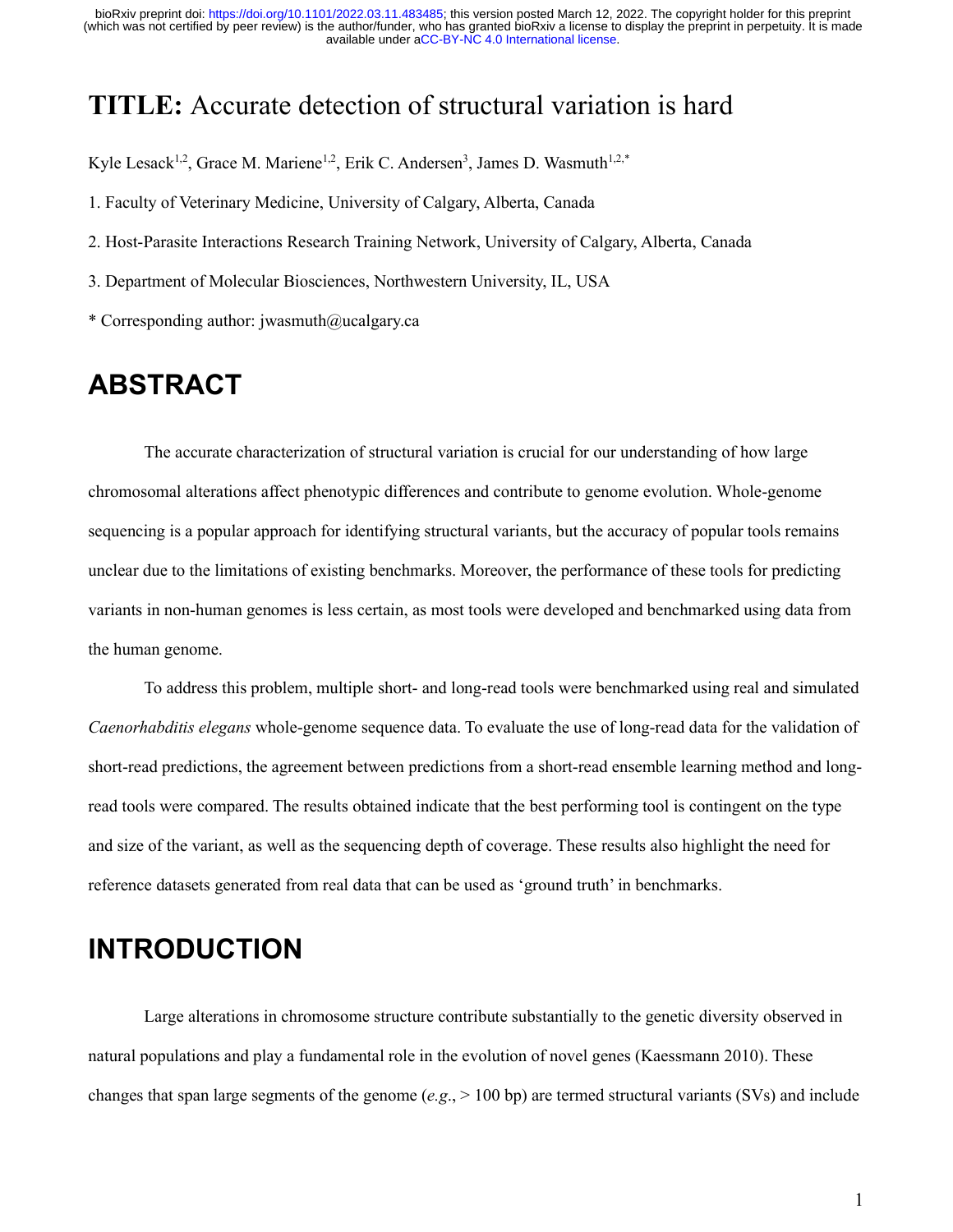deletions, tandem and interspersed duplications, insertions, and inversions. SVs may be neutral, deleterious, or adaptive (Hurles et al. 2008), and are known to facilitate speciation (Mérot et al. 2020). SVs drive genome evolution using several mechanisms. For example, large heterozygous inversions can suppress recombination, thereby protecting locally adapted alleles (Faria et al. 2019). Also, copy number variation (CNV) is an important factor in genome evolution that describes the gain or loss of genes. CNVs are associated with a wide range of phenotypic effects due to the modulation of gene expression, including differential drug responses between individuals (Santos et al. 2018), HIV susceptibility (Liu et al. 2010), autism spectrum disorders (Vicari et al. 2019), and schizophrenia (Marshall et al. 2017). Gene duplication and subsequent diversification is a source of novel genes and functional diversification (Dos Santos et al. 2016; Storz et al. 2013; Marques et al. 2008). Importantly, SVs have also been proposed as a source of "missing heritability" seen in genome-wide association studies (Manolio et al. 2009).

Several approaches have been developed for the detection of SVs from paired-end whole-genome sequencing (WGS) data (Kosugi et al. 2019; Ho et al. 2020). Paired-end approaches detect SVs when the orientation of a mapped read-pair is inconsistent with the reference genome or when the alignment produces an unexpected insert size. Split-read approaches detect SVs by identifying individual reads that span a given variant, resulting in at least two partial alignments. CNVs may be detected using read-depth differences caused by gene loss or gain. Hybrid approaches that combine multiple signals are employed by many tools and, recently, ensemble methods that leverage multiple separate SV callers have been developed (Becker et al. 2018; Zarate et al. 2021).

The emergence of international 'sequence everything' projects (Lewin et al. 2018; Blaxter 2022) and continual reduction in sequencing costs enable researchers to study the role that SV plays in the evolution of their favourite species. Although numerous tools are available, most benchmarks are limited to the human genome and a limited range of sequencing depths. Due to the difficulty in validating SVs, benchmarks often rely upon simulated data or incomplete sets of experimentally validated variants (Heller and Vingron 2019). Longread support has also been used to validate SV calls (Layer et al. 2014), but the accuracy of this method is unknown. Because genome properties, such as repeat content or heterozygosity, can differ significantly between species, it is unclear how callers benchmarked on the human genome will perform for other species.

2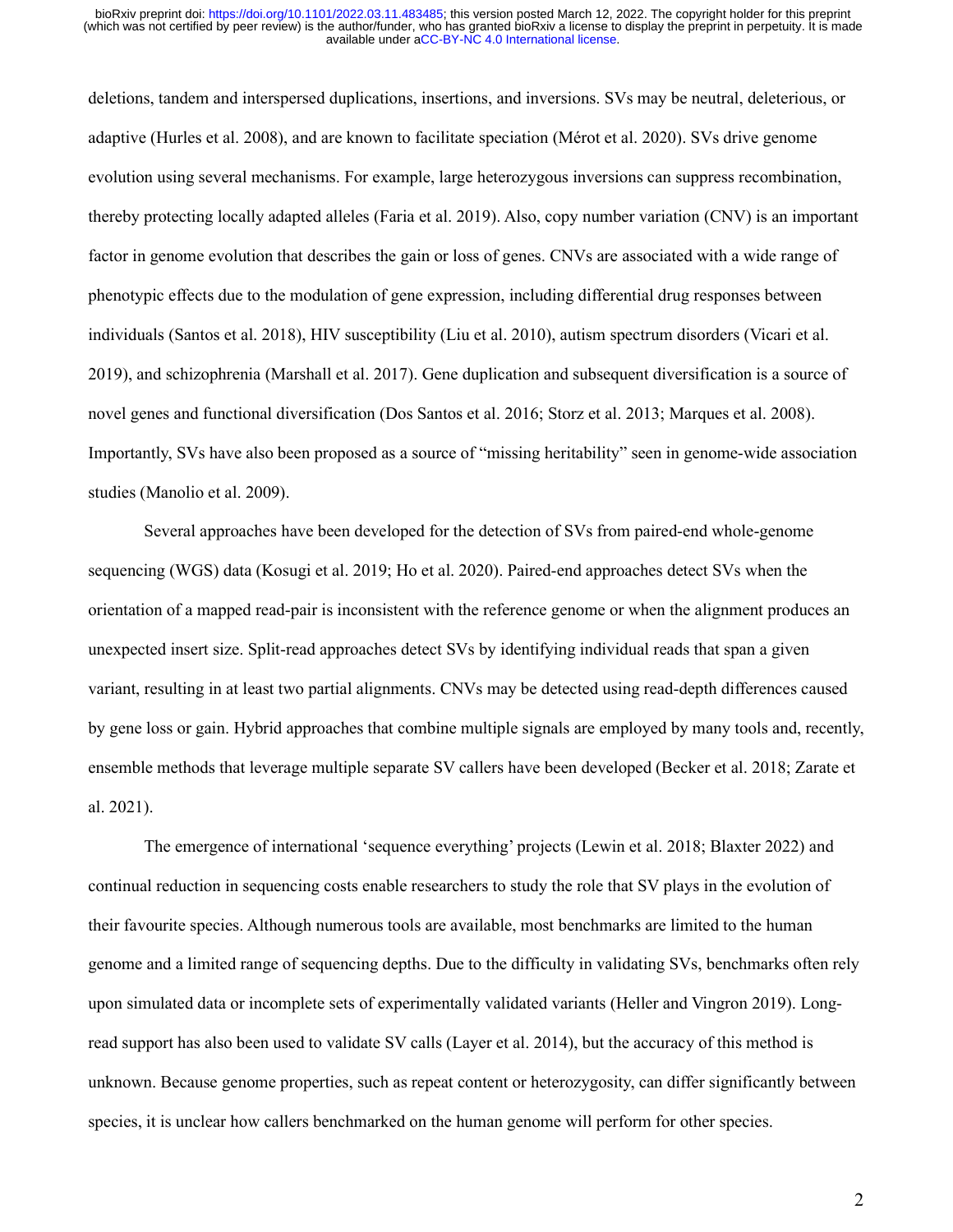Here, the performance of SV calling in *Caenorhabditis elegans* was evaluated using real and simulated data. Multiple commonly used short- and long-read SV calling tools were benchmarked using mock genomes containing simulated variants. Real data were used to assess the degree of overlap between individual callers and to determine if the results from an ensemble short-read approach were comparable to those obtained by longread callers. The results shown here demonstrate that SV prediction depends highly on the tool used and that optimal tool choice for each platform depends on the type and size of SV.

# **Results**

### **Structural Variation Prediction Using Simulated Short-Read Data**

To evaluate the performance of various short-read structural variant calling methods, mock genomes containing simulated deletions, duplications, and inversions were created, and used to generate simulated Illumina reads at 5X, 15X, 30X, and 60X sequencing depth of coverage. The caller performance varied by variant type and depth (Table 1).

|                       |       | <b>Deletions</b> |        |                | <b>Duplications</b> |        |                | <b>Inversions</b> |           |                |
|-----------------------|-------|------------------|--------|----------------|---------------------|--------|----------------|-------------------|-----------|----------------|
| Caller                | Depth | Precision        | Recall | $F1-$<br>Score | Precision           | Recall | $F1-$<br>Score | Precision         | Recall    | $F1-$<br>Score |
| <b>BreakDancer</b>    | 5X    | 0.93             | 0.76   | 0.84           | 0.99                | 0.75   | 0.85           | 0.95              | 0.90      | 0.92           |
| cnMOPS <sup>2</sup>   | 5X    | 0.83             | 0.32   | 0.46           | 0.61                | 0.74   | 0.67           | <b>NA</b>         | <b>NA</b> | <b>NA</b>      |
| CNVnator <sup>2</sup> | 5X    | 1.0              | 0.36   | 0.53           | 1.00                | 0.65   | 0.79           | <b>NA</b>         | <b>NA</b> | <b>NA</b>      |
| <b>DELLY</b>          | 5X    | 1.0              | 0.85   | 0.92           | 1.00                | 0.87   | 0.93           | 0.96              | 0.94      | 0.95           |
| Hydra                 | 5X    | 0.93             | 0.66   | 0.78           | 0.36                | 0.26   | 0.30           | 0.98              | 0.28      | 0.43           |
| Lumpy                 | 5X    | 1.0              | 0.76   | 0.87           | 1.00                | 0.75   | 0.86           | 1.00              | 0.90      | 0.94           |
| FusorSV <sup>1</sup>  | 5X    | 1.0              | 0.84   | 0.92           | 1.00                | 0.88   | 0.94           | 0.98              | 0.92      | 0.95           |
| <b>BreakDancer</b>    | 15X   | 0.96             | 0.89   | 0.92           | 1.00                | 0.86   | 0.93           | 0.93              | 0.91      | 0.92           |
| cnMOPS <sup>2</sup>   | 15X   | 0.86             | 0.62   | 0.72           | 0.35                | 0.79   | 0.48           | NA                | NA        | NA             |
| CNVnator <sup>2</sup> | 15X   | 1.00             | 0.66   | 0.79           | 0.99                | 0.73   | 0.84           | NA                | <b>NA</b> | NA             |
| <b>DELLY</b>          | 15X   | 1.00             | 0.96   | 0.98           | 1.00                | 0.92   | 0.96           | 0.94              | 0.95      | 0.95           |
| Hydra                 | 15X   | 0.89             | 0.71   | 0.79           | 0.56                | 0.28   | 0.37           | 0.40              | 0.02      | 0.04           |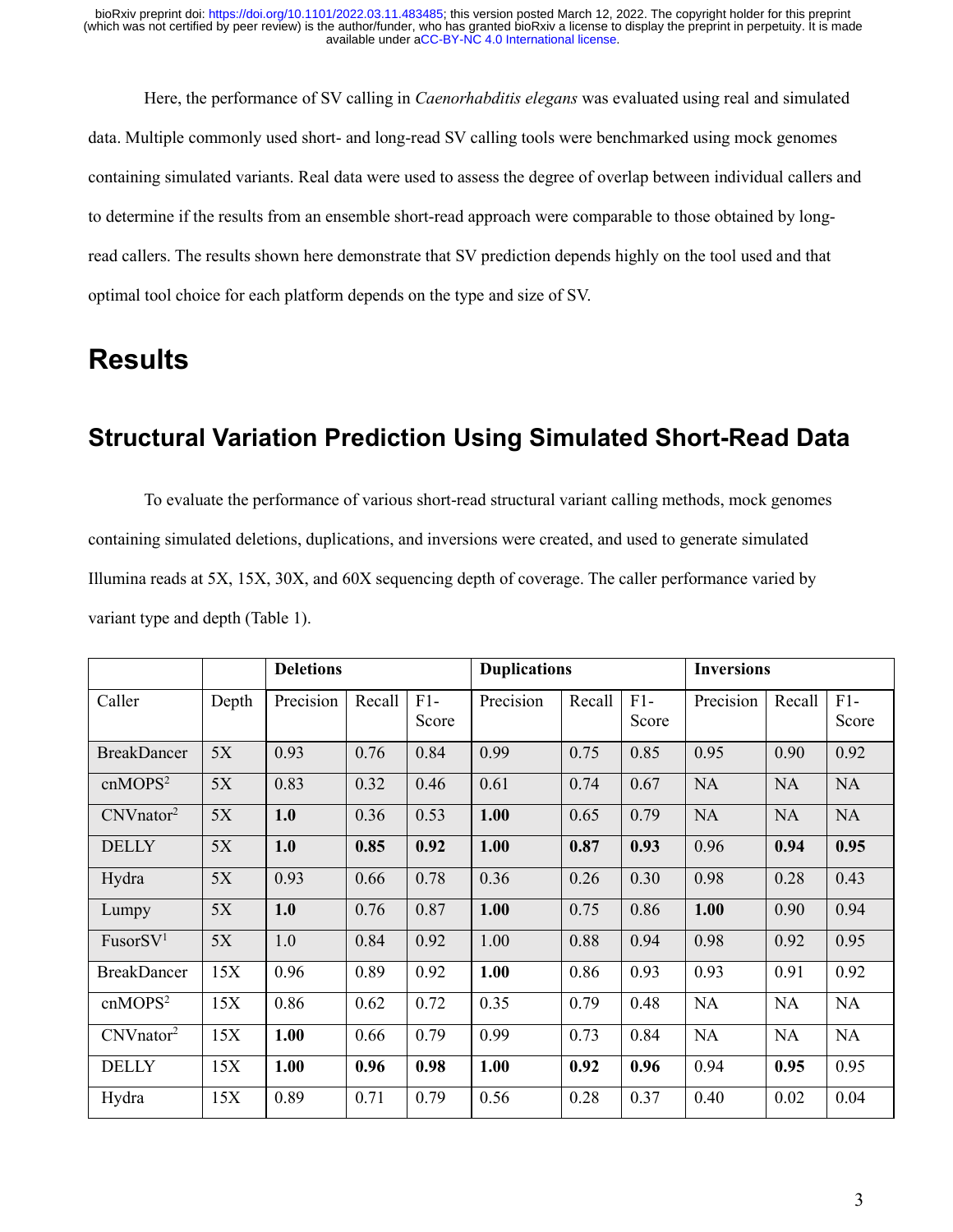| Lumpy                 | 15X | 1.00 | 0.93 | 0.96 | 1.00 | 0.87 | 0.93 | 1.00      | 0.93      | 0.97      |
|-----------------------|-----|------|------|------|------|------|------|-----------|-----------|-----------|
| FusorSV <sup>1</sup>  | 15X | 1.00 | 0.94 | 0.97 | 1.00 | 0.94 | 0.97 | 0.99      | 0.93      | 0.96      |
| <b>BreakDancer</b>    | 30X | 0.95 | 0.88 | 0.92 | 1.00 | 0.86 | 0.93 | 0.93      | 0.91      | 0.92      |
| cnMOPS <sup>2</sup>   | 30X | 0.73 | 0.78 | 0.76 | 0.20 | 0.82 | 0.32 | <b>NA</b> | <b>NA</b> | <b>NA</b> |
| CNVnator <sup>2</sup> | 30X | 0.99 | 0.79 | 0.88 | 0.99 | 0.8  | 0.88 | <b>NA</b> | <b>NA</b> | <b>NA</b> |
| <b>DELLY</b>          | 30X | 1.00 | 0.97 | 0.98 | 0.99 | 0.93 | 0.96 | 0.94      | 0.96      | 0.95      |
| Hydra                 | 30X | 0.85 | 0.71 | 0.77 | 0.77 | 0.27 | 0.40 | 0.27      | 0.02      | 0.04      |
| Lumpy                 | 30X | 0.99 | 0.93 | 0.96 | 1.00 | 0.90 | 0.95 | 1.00      | 0.94      | 0.97      |
| FusorSV <sup>1</sup>  | 30X | 1.00 | 0.94 | 0.97 | 1.00 | 0.93 | 0.97 | 0.98      | 0.92      | 0.96      |
| <b>BreakDancer</b>    | 60X | 0.94 | 0.88 | 0.91 | 1.00 | 0.86 | 0.93 | 0.93      | 0.92      | 0.92      |
| cnMOPS <sup>2</sup>   | 60X | 0.48 | 0.86 | 0.62 | 0.11 | 0.88 | 0.20 | <b>NA</b> | <b>NA</b> | <b>NA</b> |
| CNVnator <sup>2</sup> | 60X | 0.81 | 0.88 | 0.84 | 0.95 | 0.82 | 0.88 | NA        | NA        | NA        |
| <b>DELLY</b>          | 60X | 0.98 | 0.97 | 0.98 | 0.99 | 0.93 | 0.96 | 0.93      | 0.95      | 0.94      |
| Hydra                 | 60X | 0.79 | 0.67 | 0.72 | 0.77 | 0.26 | 0.38 | 0.21      | 0.01      | 0.03      |
| Lumpy                 | 60X | 0.41 | 0.94 | 0.57 | 1.00 | 0.91 | 0.95 | 1.00      | 0.94      | 0.97      |
| FusorSV <sup>1</sup>  | 60X | 1.00 | 0.95 | 0.97 | 1.00 | 0.93 | 0.96 | 0.99      | 0.94      | 0.97      |

1. FusorSV used a training model trained on simulated data for the other callers.

2. Tool doesn't predict inversions.

.

For deletion calls, DELLY had the highest F-measure scores at all sequencing depths, followed closely by BreakDancer. The sequencing depth had a stronger impact on the other variant callers, except for Hydra. The accuracies for cnMOPS, CNVnator, and Tigra all improved considerably above 5X, while increased false positives accounted for the decreased accuracy in Lumpy at 60X. The performance of FusorSV was similar the best performing tools for each variant type at all depths.

No single metric completely describes the performance of each variant caller. Because the precision, recall, and F1 scores were calculated based on the number of true positives, false positives, and false negatives, they fail to describe the performance of each caller at the base pair level. The Jaccard similarity score was used to describe the base pair overlap between the predicted variants and simulated variants. Although DELLY had the highest accuracy at all depths, its Jaccard value decreased from 0.99 at 30X depth to 0.74 at 60X depth (Figure 1). This decrease was caused by a 2.56Mbp false positive at the 60X depth. Differences between the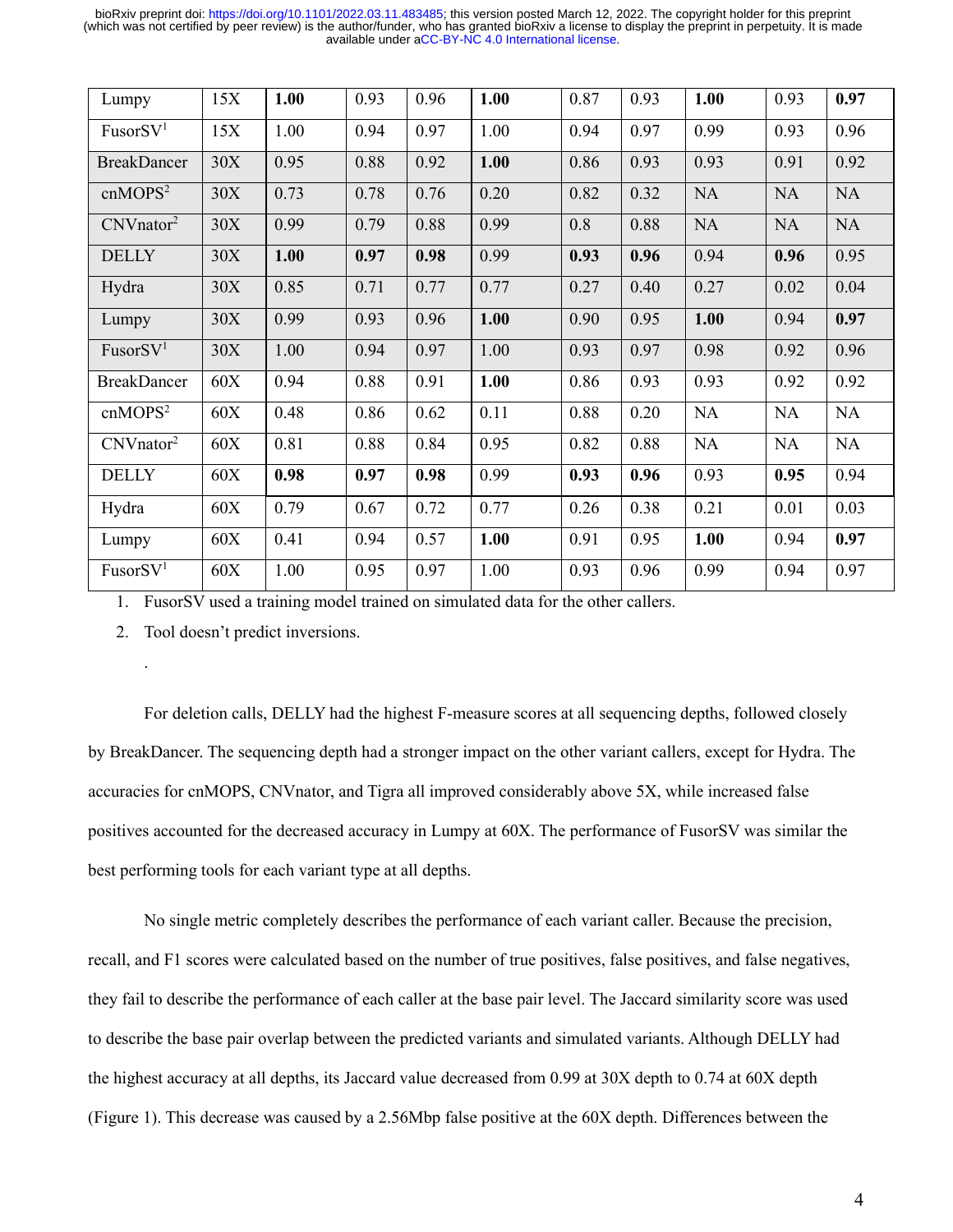Jaccard and F1 scores can also be caused by size-dependent performance differences. At 5X depth, the CNVnator F1 and Jaccard scores were 0.53 and 0.91 respectively (Supplemental\_Table\_S1.xls). Because CNVnator performed well at predicting larger variants, a higher Jaccard score was obtained despite low accuracy for smaller deletion sizes. Conversely, the Hydra F1 scores ranged between 0.72 and 0.79, while its Jaccard scores ranged between 0.12 and 0.13. The large discrepancies between the F1 score and Jaccard scores resulted from good performance for smaller deletions but poor performance for larger sizes.



**Caller Performance for Deletions** 

Figure 1 – Accuracy of predicted deletions from simulated short-read data. Results shown for 60X depth.

For duplication calls, DELLY had the highest F-measure scores at all depths, followed closely by BreakDancer. The accuracies of CNVnator, Hydra, and Lumpy improved with increased depth between 5X and 30X, while only a slight decrease was observed for Hydra at 60X depth. The accuracy of Tigra was highest at 15X and decreased with further increases in depth. Increased depth decreased the cnMOPS accuracy due to higher false positive rates. The performance of FusorSV was similar the best performing tools for each variant type at all depths.

The performance of cnMOPS and Hydra were both dependent on the size of the predicted duplications. The rate of false positive duplications increased with higher sequencing depths for cnMOPS and was biased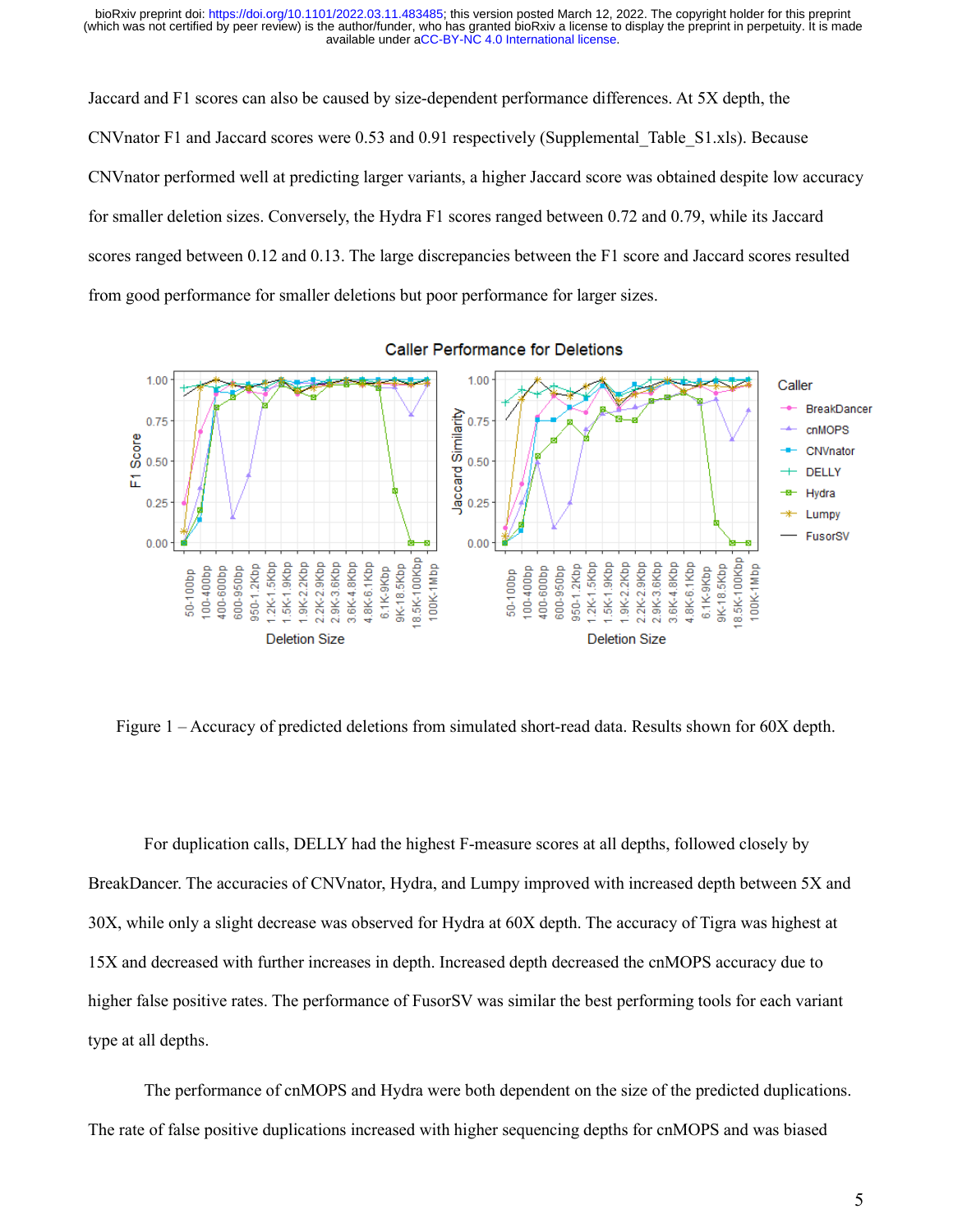towards smaller duplication sizes (Figure 2). All predicted duplications from Hydra were below 10 Kbp, which led to a Jaccard score of 0.01 at all depths (Supplemental Table S2.xls). At 60X depth, DELLY predicted a 2.32 Mbp false positive duplication, which resulted in a decreased Jaccard score (0.83).



Figure 2 – Accuracy of predicted duplications from simulated short-read data. Results shown for 60X depth.

BreakDancer, DELLY, and Lumpy performed well for the prediction of inversions, as the accuracy of each tool was at least 0.92 at all depths. The accuracy for Hydra was considerably lower at 5X and decreased with increasing depth. The precision, recall, and F1 score for FusorSV was similar to the best performing tools for each variant type at all depths. However, lower Jaccard scores were observed in FusorSV (Supplemental\_Table\_ S3.xls) due to several multiple megabase spanning false positives that were not predicted by other callers.

 The performance of BreakDancer, Hydra, and DELLY were dependent on the size of the predicted inversions (Figure 3). Both BreakDancer and DELLY performed better for higher inversions sizes, while the performance of Hydra decreased with increasing size. A 4.27 Mbp false positive in DELLY at 15X, 30X, and 60X resulted in decreased Jaccard scores.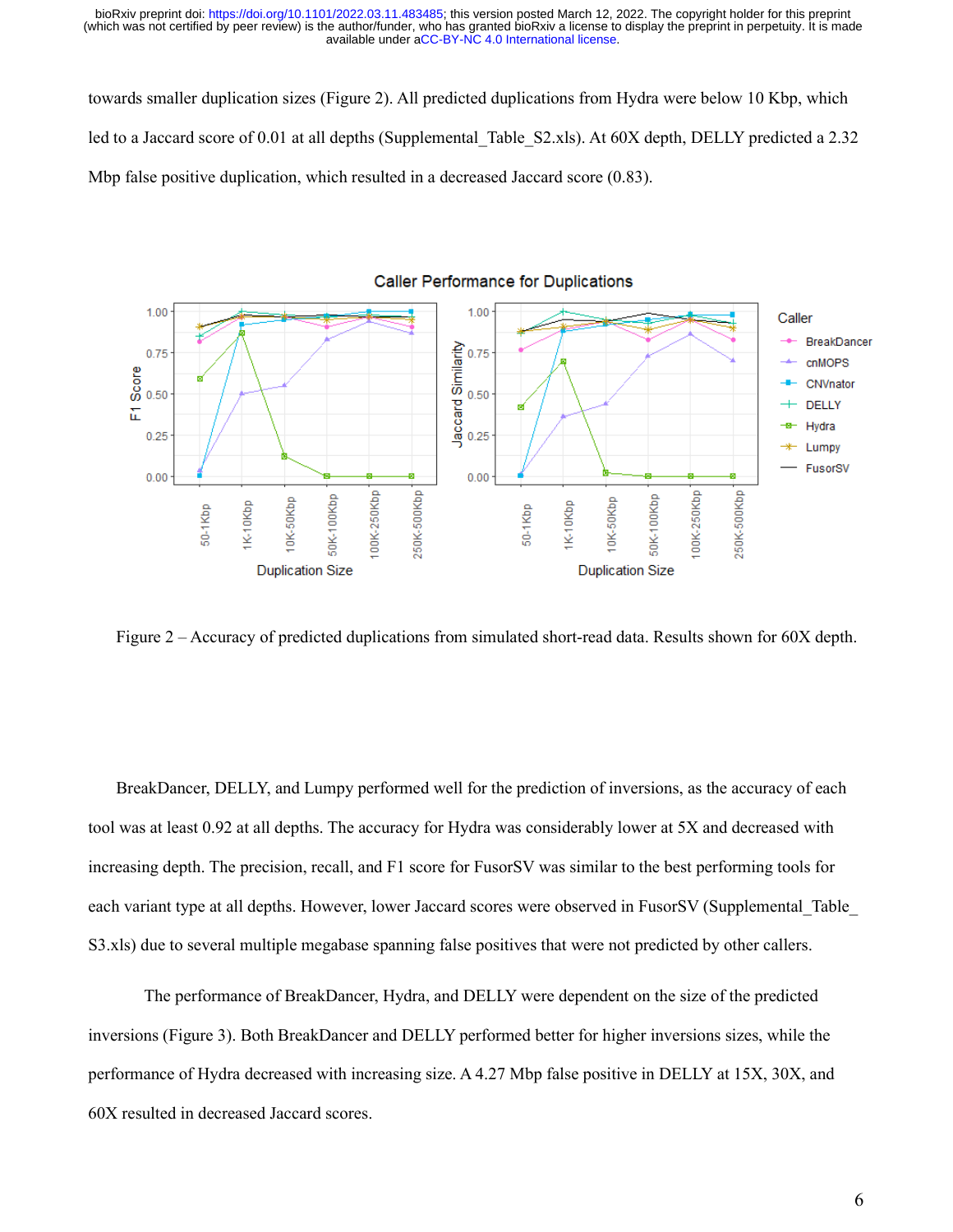

Figure 3 – Accuracy of predicted inversions from simulated short-read data. Results shown for 60X depth.

### **Prediction of Known Structural Variants in** *C. elegans*

BC4586 is a *C. elegans* strain containing experimentally validated structural variants (Maroilley et al. 2021). Publicly available Illumina sequencing data allowed us to determine if the short-read SV callers in the SVE/FusorSV pipeline can resolve a 3910bp deletion (DEL-1; IV:9,853,675–9,857,585), a 552bp tandem duplication (DUP-1; IV:9,853,123– 9,853,675), and a 4812bp inversion (INV-1; IV:9,857,585–9,862,397). Only cnMOPs and CNVnator were able to resolve the deletion. Among the callers capable of predicting inversions, BreakDancer, DELLY, and Hydra predicted the inversion. Each caller predicted the tandem duplication. Both BreakDancer and DELLY predicted multiple overlapping duplications spanning DUP-1.

| Caller             | DEL-1 | $INV-1$          | DUP-1            |
|--------------------|-------|------------------|------------------|
| <b>BreakDancer</b> | No    | Yes              | Yes <sup>2</sup> |
| cnMOPs             | Yes   | N/A <sup>1</sup> | Yes              |
| <b>CNVnator</b>    | Yes   | N/A <sup>1</sup> | Yes              |
| <b>DELLY</b>       | No    | Yes              | Yes <sup>3</sup> |
| Hydra              | No    | Yes              | Yes              |
| Lumpy              | No    | No               | Yes              |
| FusorSV            | No    | Yes              | Yes              |

1. Neither cnMOPs nor CNVnator predict inversions.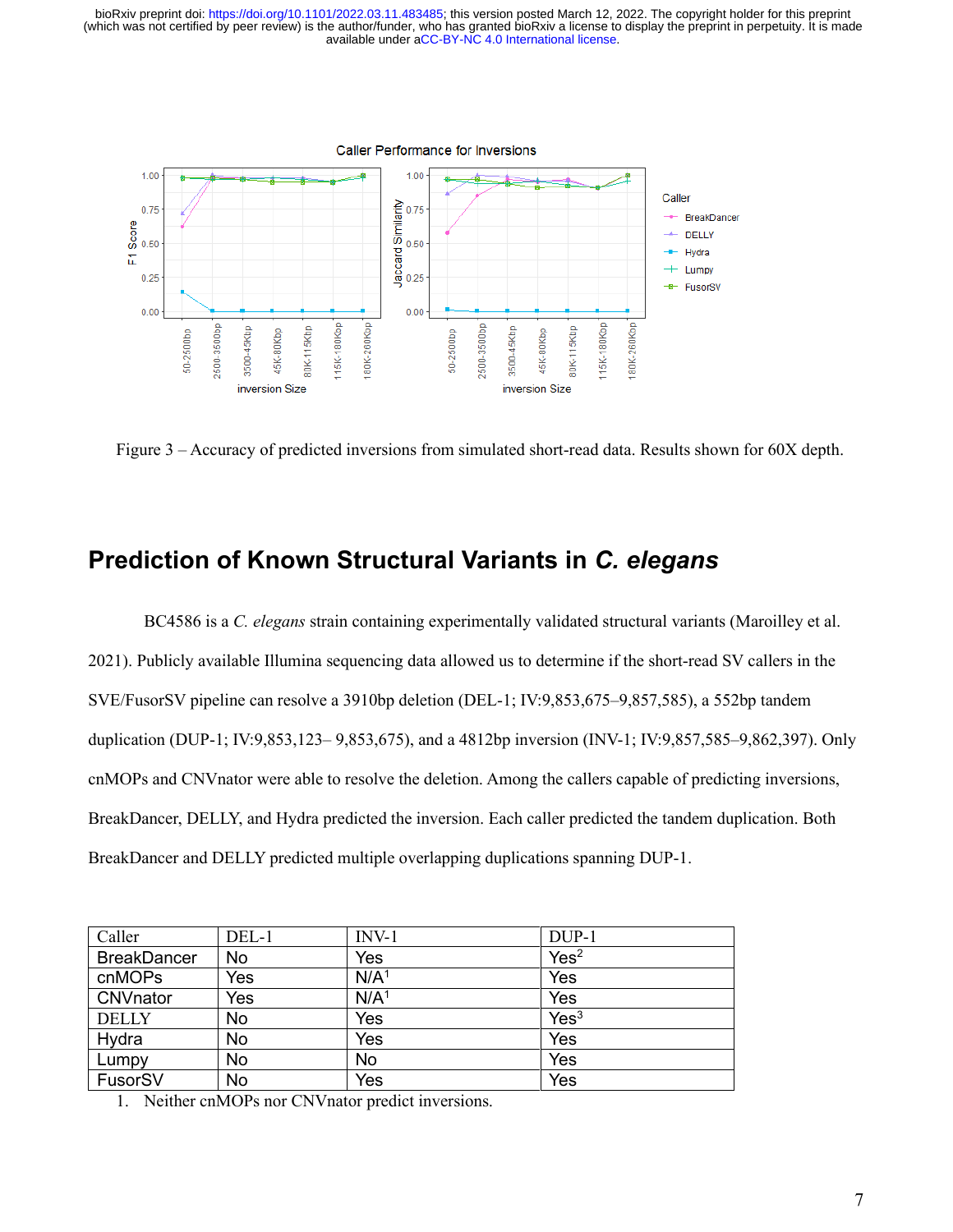- 2. BreakDancer predicted two inversions spanning the INV-1 genome coordinates
- 3. DELLY predicted three inversions spanning the INV-1 genome coordinates

#### **Structural Variation Prediction Using Simulated Long-Read Data**

Simulated PacBio DNA sequencing data was used to evaluate using long-read sequencing to validate SV calls generated from short-read sequencing platforms. The mock genomes containing simulated deletions, duplications, and inversions were used to generate simulated PacBio reads at 5X, 15X, 30X, 60X, and 142X depth of coverage.

The performance of each caller varied considerably by variant type and depth (Table 2). For deletions, SVIM had a considerably higher accuracy at 5X depth (F1-score = 0.848) compared to pbsv (F1-score = 0.529) and Sniffles (F1-score = 0.052). SVIM had the highest accuracy at  $15X$  (F1-score = 0.945), followed by Sniffles  $(F1-score = 0.918)$ , and pbsv  $(F1-score = 0.566)$ . Sniffles had the highest accuracy at 30X depth  $(F1-score = 0.566)$ 0.993), followed by SVIM (F1-score = 0.959) and pbsv (F1-score = 0.599). SVIM had the highest accuracy at  $60X$  (F1-score = 0.956), followed by Sniffles (F1-score = 0.929) and pbsv (F1-score = 0.781). At 142X, SVIM had the highest accuracy (F1-score = 0.956), followed by pbsv (F1-score = 0.793) and Sniffles (F1-score = 0.423).

The accuracy of predicted duplications at 5X was higher for SVIM (F1-score  $= 0.452$ ), compared to pbsv (F1-score  $= 0.356$ ) and Sniffles (F1-score  $= 0.033$ ). At 15X, 30X, and 60X depth, Sniffles had the highest accuracy (15X F1-score = 0.909; 30X F1-score = 0.983; 60X F1-score = 0.935) compared to pbsv (15X F1-score  $= 0.378$ ;  $30X F1-score = 0.462$ ;  $60X F1-score = 0.554$  and SVIM (15X F1-score = 0.571;  $30X F1-score = 0.571$ 0.605; 60X F1-score = 0.636). SVIM had the highest accuracy at  $142X$  (F1-score = 0.659), followed by pbsv  $(F1-score = 0.531)$ , and Sniffles  $(F1-score = 0.321)$ . Both pbsv and SVIM had lower recall than precision, indicating that missed variant calls decreased the accuracy of these callers. Lower recall also decreased the accuracy of Sniffles at 5X, 15X, and 30X depth, while lower precision contributed more at 60X and 142X depth.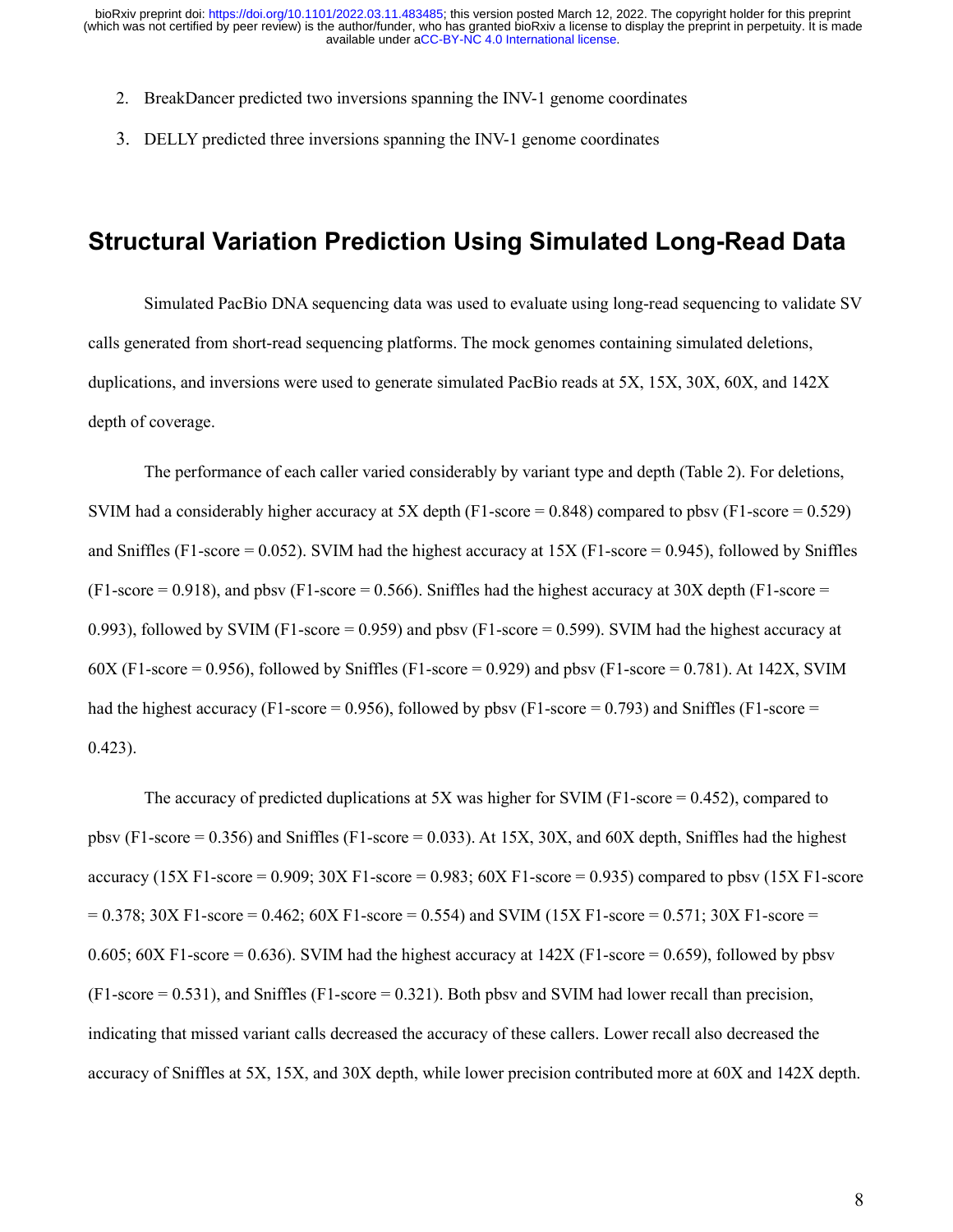The accuracy of predicted inversions was higher in pbsv at  $5X$  (F1-score = 0.686), 60X (F1-score = 0.745) and 142X depth (F1-score = 0.760). Sniffles had the highest accuracy at 15X (F1-score = 0.978) and 30X depth (F1-score = 0.923). Lower precision in SVIM at 5X (0.457) accounted for lower accuracy (F1-score = 0.493). At 15X, the SVIM precision and F1-scores increased to 0.836 and 0.742, respectively. The highest SVIM precision (0.918) and accuracy (F1-score =  $0.763$ ) was obtained at 30X. The SVIM precision decreased at 60X  $(0.833)$  and 142X depth  $(0.153)$ , which resulted in lower accuracy  $(60X F1-score = 0.732; 142X F1-score =$ 0.248). At each depth, recall contributed more to decreased accuracy in pbsv. For Sniffles, lower recall contributed more to lower accuracy at 5X and 15X depth, while lower precision contributed more to lower accuracy at the higher depths.

|             | <b>Deletions</b> |           |        | <b>Duplications</b> |           |        | <b>Inversions</b> |           |        |                |
|-------------|------------------|-----------|--------|---------------------|-----------|--------|-------------------|-----------|--------|----------------|
| Caller      | Depth            | Precision | Recall | $F1-$<br>Score      | Precision | Recall | $F1-$<br>Score    | Precision | Recall | $F1-$<br>Score |
| pbsy        | $5X$             | 0.486     | 0.580  | 0.529               | 1.000     | 0.217  | 0.356             | 1.000     | 0.522  | 0.686          |
| Sniffles    | 5X               | 1.000     | 0.027  | 0.052               | 1.000     | 0.017  | 0.033             | 1.000     | 0.232  | 0.376          |
| <b>SVIM</b> | 5X               | 0.857     | 0.84   | 0.848               | 0.792     | 0.317  | 0.452             | 0.457     | 0.536  | 0.493          |
| pbsy        | 15X              | 0.410     | 0.913  | 0.566               | 1.000     | 0.233  | 0.378             | 1.000     | 0.594  | 0.745          |
| Sniffles    | 15X              | 0.985     | 0.860  | 0.918               | 1.000     | 0.833  | 0.909             | 1.000     | 0.957  | 0.978          |
| <b>SVIM</b> | 15X              | 0.979     | 0.913  | 0.945               | 1.000     | 0.4    | 0.571             | 0.836     | 0.667  | 0.742          |
| pbsy        | 30X              | 0.444     | 0.920  | 0.599               | 1.000     | 0.300  | 0.462             | 1.00      | 0.594  | 0.745          |
| Sniffles    | 30X              | 0.993     | 0.993  | 0.993               | 1.000     | 0.967  | 0.983             | 0.892     | 0.957  | 0.923          |
| <b>SVIM</b> | 30X              | 0.993     | 0.927  | 0.959               | 1.000     | 0.433  | 0.605             | 0.918     | 0.652  | 0.763          |
| pbsy        | 60X              | 0.675     | 0.927  | 0.781               | 1.000     | 0.383  | 0.554             | 1.000     | 0.594  | 0.745          |
| Sniffles    | 60X              | 0.867     | 1.000  | 0.929               | 0.906     | 0.967  | 0.935             | 0.328     | 0.971  | 0.491          |
| <b>SVIM</b> | 60X              | 0.979     | 0.933  | 0.956               | 1.000     | 0.467  | 0.636             | 0.833     | 0.652  | 0.732          |
| pbsy        | 142X             | 0.693     | 0.927  | 0.793               | 1.000     | 0.361  | 0.531             | 1.000     | 0.614  | 0.760          |
| Sniffles    | 142X             | 0.269     | 0.996  | 0.423               | 0.192     | 0.967  | 0.321             | 0.087     | 0.952  | 0.160          |
| <b>SVIM</b> | 142X             | 0.972     | 0.940  | 0.956               | 0.968     | 0.500  | 0.659             | 0.153     | 0.652  | 0.248          |

Table 2 – Performance of long-read structural variant callers on simulated data.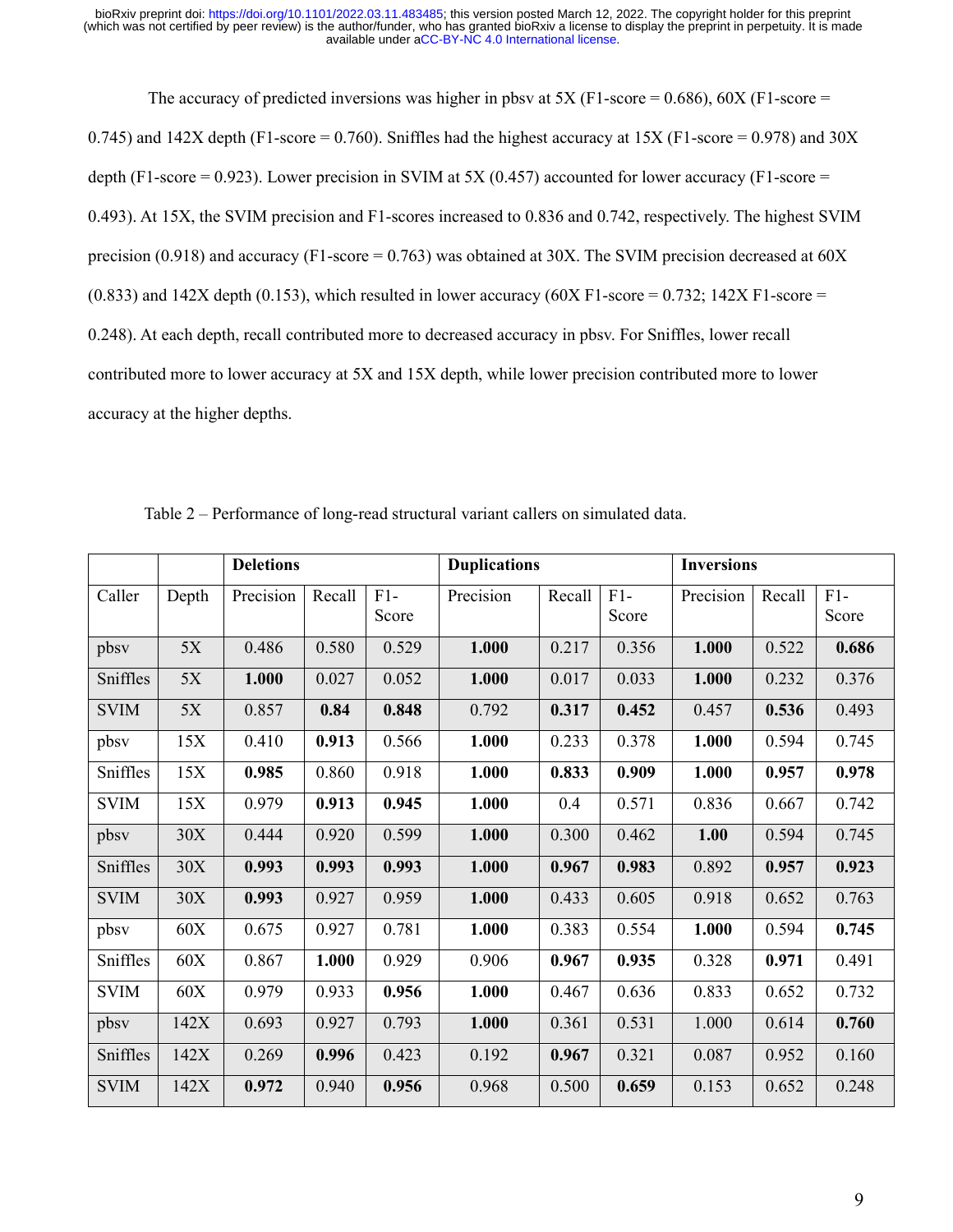# **Agreement in Predicted Structural Variants for Wild** *C. elegans*

### **strains**

To evaluate the usefulness of long-read DNA sequencing data to validate structural variants predicted from short-read technologies, we obtained data for 14 *C. elegans* wild strains with both Illumina and PacBio sequencing data.

The predicted variants varied considerably between the callers (Table 3). The predicted deletions ranged from a median of 76 per strain in SVIM to 341 in cnMOPs. Conversely, cnMOPs only predicted a median of 5.5 duplications per strain compared to 129 in Sniffles. The median predicted inversions per strain ranged from 8 in Lumpy to 88 in BreakDancer.

| Table 3 – Predicted deletions, duplications, and inversions in C. elegans |  |  |  |
|---------------------------------------------------------------------------|--|--|--|
|---------------------------------------------------------------------------|--|--|--|

|                  | Caller<br><b>Deletions</b> |                                   |                                                          | <b>Duplications</b>                  |                                                          | <b>Inversions</b>                  |                                                              |  |
|------------------|----------------------------|-----------------------------------|----------------------------------------------------------|--------------------------------------|----------------------------------------------------------|------------------------------------|--------------------------------------------------------------|--|
|                  |                            | Median<br>deletions per<br>strain | Median<br>genes<br>spanned by<br>deletions per<br>strain | Median<br>duplications<br>per strain | Median genes<br>spanned by<br>duplications<br>per strain | Median<br>inversions per<br>strain | Median<br>genes<br>spanned<br>by<br>inversions<br>per strain |  |
|                  | Assemblytics               | 233.5                             | 787                                                      | 25                                   | 49.5                                                     | N/A <sup>1</sup>                   | N/A <sup>1</sup>                                             |  |
| Long-read tools  | MUM&Co                     | 81                                | 346                                                      | 15.5                                 | 20                                                       | 23.5                               | 98.5                                                         |  |
|                  | <b>PBSV</b>                | 87                                | 185                                                      | 26                                   | 61.5                                                     | 29                                 | 84                                                           |  |
|                  | Sniffles                   | 171.5                             | 385.5                                                    | 129                                  | 393                                                      | 63                                 | 206.5                                                        |  |
|                  | <b>SVIM</b>                | 76                                | 119.5                                                    | 71                                   | 112.5                                                    | 21                                 | 61.5                                                         |  |
|                  | FusorSV                    | 124.5                             | 1363.5                                                   | 128                                  | 1158                                                     | 50                                 | 716.5                                                        |  |
|                  | <b>BreakDancer</b>         | 101                               | 269.5                                                    | 39.5                                 | 151.5                                                    | 88                                 | 673                                                          |  |
|                  | cnMOPs                     | 341                               | 585.5                                                    | 5.5                                  | 9.5                                                      | N/A <sup>1</sup>                   | N/A <sup>1</sup>                                             |  |
| Short-read tools | CNVnator                   | 269                               | 2128.5                                                   | 55                                   | 901                                                      | N/A <sup>1</sup>                   | N/A <sup>1</sup>                                             |  |
|                  | <b>DELLY</b>               | 106                               | 308                                                      | 108                                  | 509.5                                                    | 88                                 | 720                                                          |  |
|                  | Hydra                      | 120.5                             | 167.5                                                    | 79.5                                 | 117                                                      | 28.5                               | 420                                                          |  |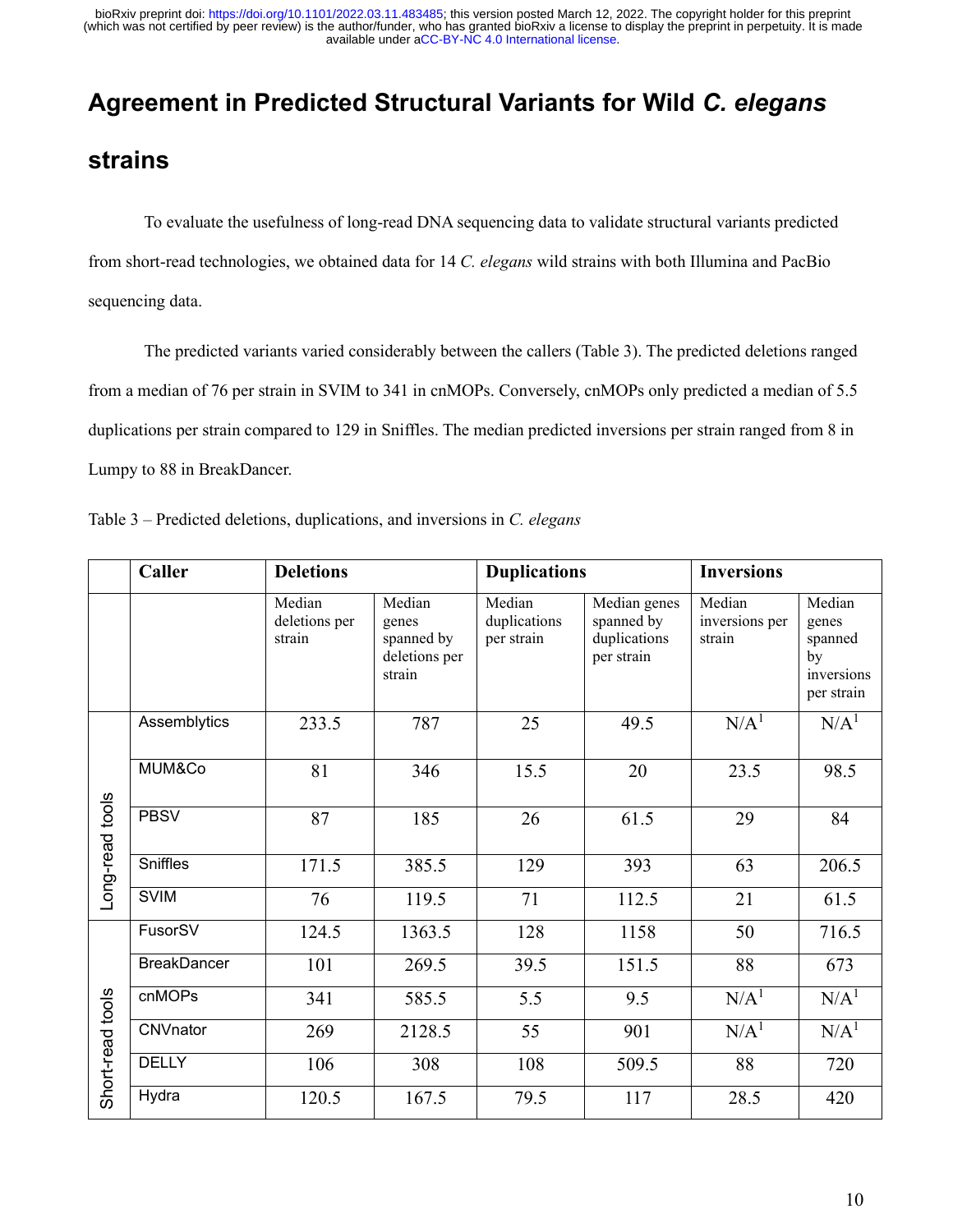|                                                 | $\sim$<br>∟umpv | $\sqrt{2}$<br>., | $\Lambda$ $\Omega$<br>TV | $\sim$ $\sim$ | - - -<br>. |  |
|-------------------------------------------------|-----------------|------------------|--------------------------|---------------|------------|--|
| the contract of the contract of the contract of |                 |                  |                          |               |            |  |

1. Does not support inversions

Because the exact breakpoints for the same predicted variant may differ between callers, it is difficult to directly compare the agreement of calls generated by different tools. Therefore, predicted variants spanning protein-coding genes were used to compare caller agreement. Overlapping predictions between the long-read callers and FusorSV were compared to evaluate using long-read sequencing data for the validation of variants predicted from short-read data.

Among the total set of predicted deletions spanning genes, 555 were shared among all long-read callers. Of these deletions, 387 were predicted by FusorSV and 77% of the genes spanned by deletions predicted by FusorSV were not shared by at least one long-read caller (Figure 4; Supplemental\_Table\_S4.xls). Within the set of genes overlapping deletions predicted by SVIM, 97% were shared by at least one other caller. This overlap was considerably lower than the other long-read tools (Assemblytics =  $71\%$ , MUM&Co =  $39\%$ , pbsv =  $31\%$ , sniffles  $= 43\%$ , and SVIM  $= 3\%$ ). The percentage of unique genes spanned by deletions also varied among the short-read callers (Supplemental Table S5.xls) and ranged from 3% in Lumpy to 48% in CNVnator.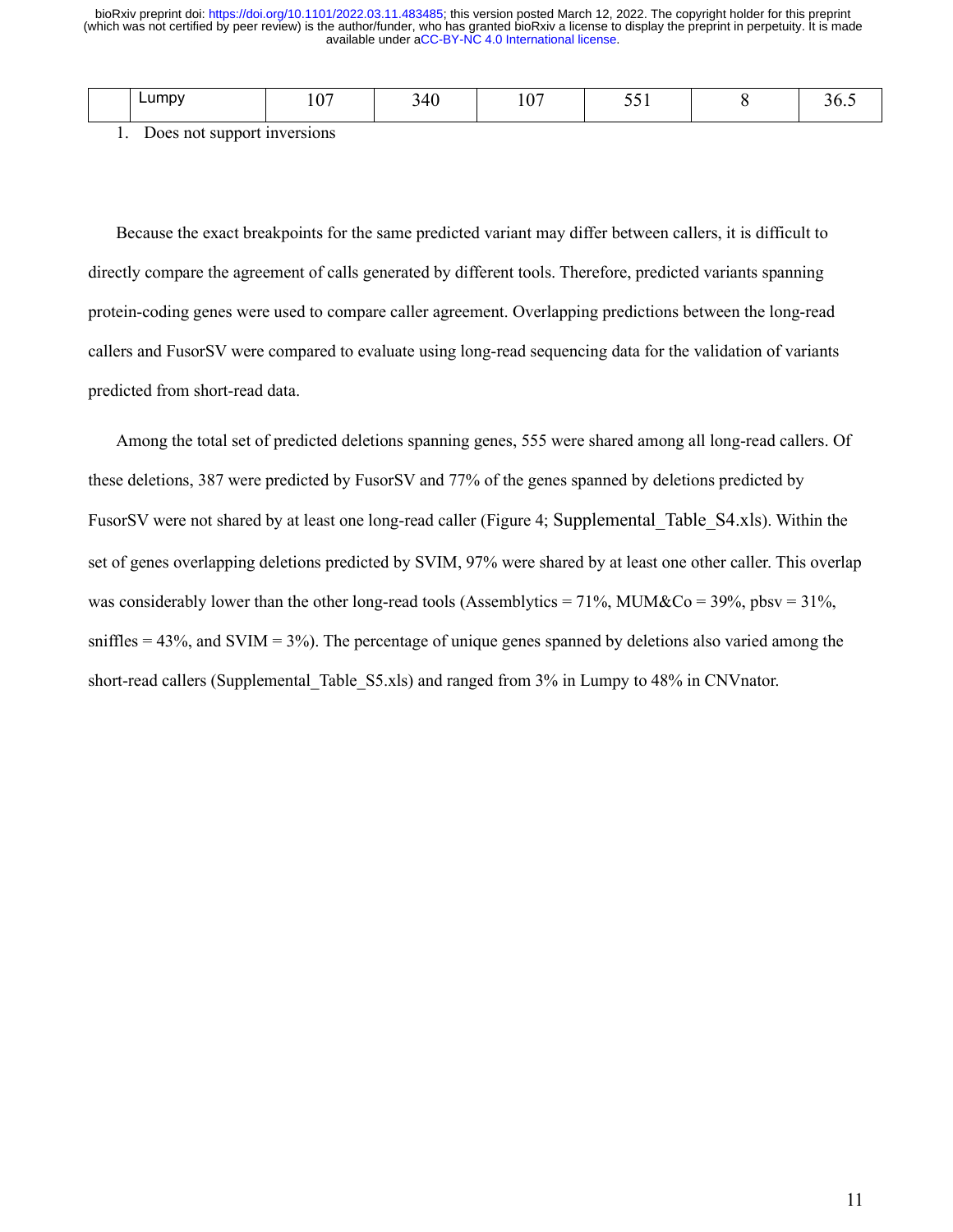

Gene set overlan for largest 20 largest sets

Figure 4 – Overlap of predicted deletions from long-read tools and FusorSV. The plotted results were limited to the 20 largest sets.

Among the total set of predicted duplications spanning genes, only 120 were shared among all long-read callers. Of these 97 were predicted by FusorSV (Figure 5; Supplemental\_Table\_S6.xls). 88% of the genes spanned by duplications predicted by FusorSV were not shared by at least one long-read caller. Within the set of genes overlapping duplications, MUM&Co contained the least unique predictions (4%) followed by SVIM (10%), Assemblytics (18%), pbsv (58%), and Sniffles (71%). The percentage of unique genes spanned by duplications also varied considerably among the short-read callers (Supplemental Table S7.xls) and ranged from 5% in BreakDancer to 77% in CNVnator.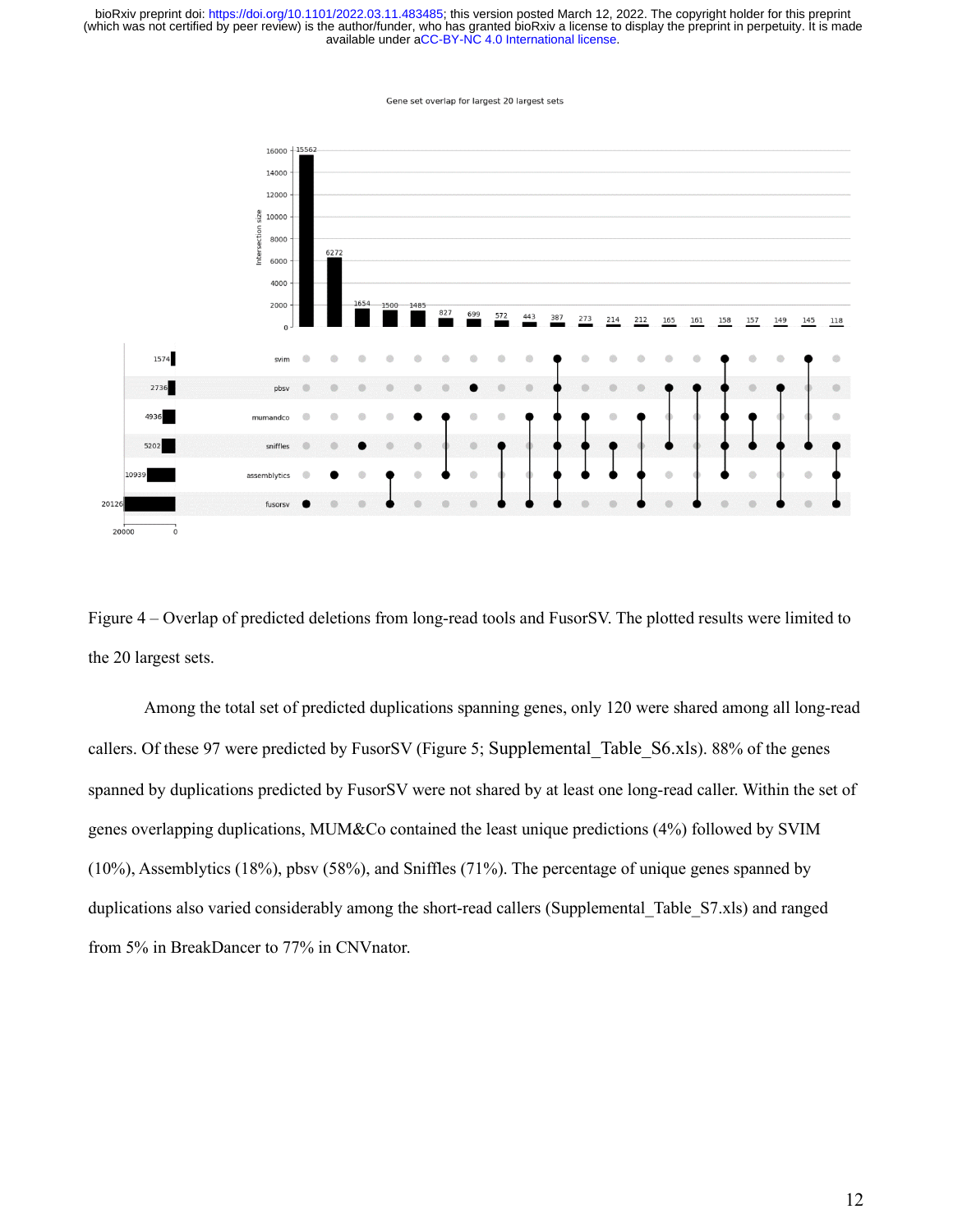Gene set overlap for largest 20 largest sets



Figure 5 – Overlap of predicted duplications from long-read tools and FusorSV. The plotted results were limited to the 20 largest sets.

Among the total set of predicted inversions spanning genes, 224 were shared among all long-read callers. Of these inversions, 41 were predicted by FusorSV (Figure 6; Supplemental\_Table\_S8). Within the set of genes overlapping inversions, SVIM contained the least unique predictions (28%) followed by pbsv (49%), MUM&Co (63%), and Sniffles (74%). 90% of the genes spanned by inversions predicted by FusorSV were not shared by at least one long-read caller. The percentage of unique genes spanned by inversions also varied considerably among the short-read callers (Supplemental\_Table\_S9.xls) and ranged from 11% in Lumpy to 48% in Hydra.

13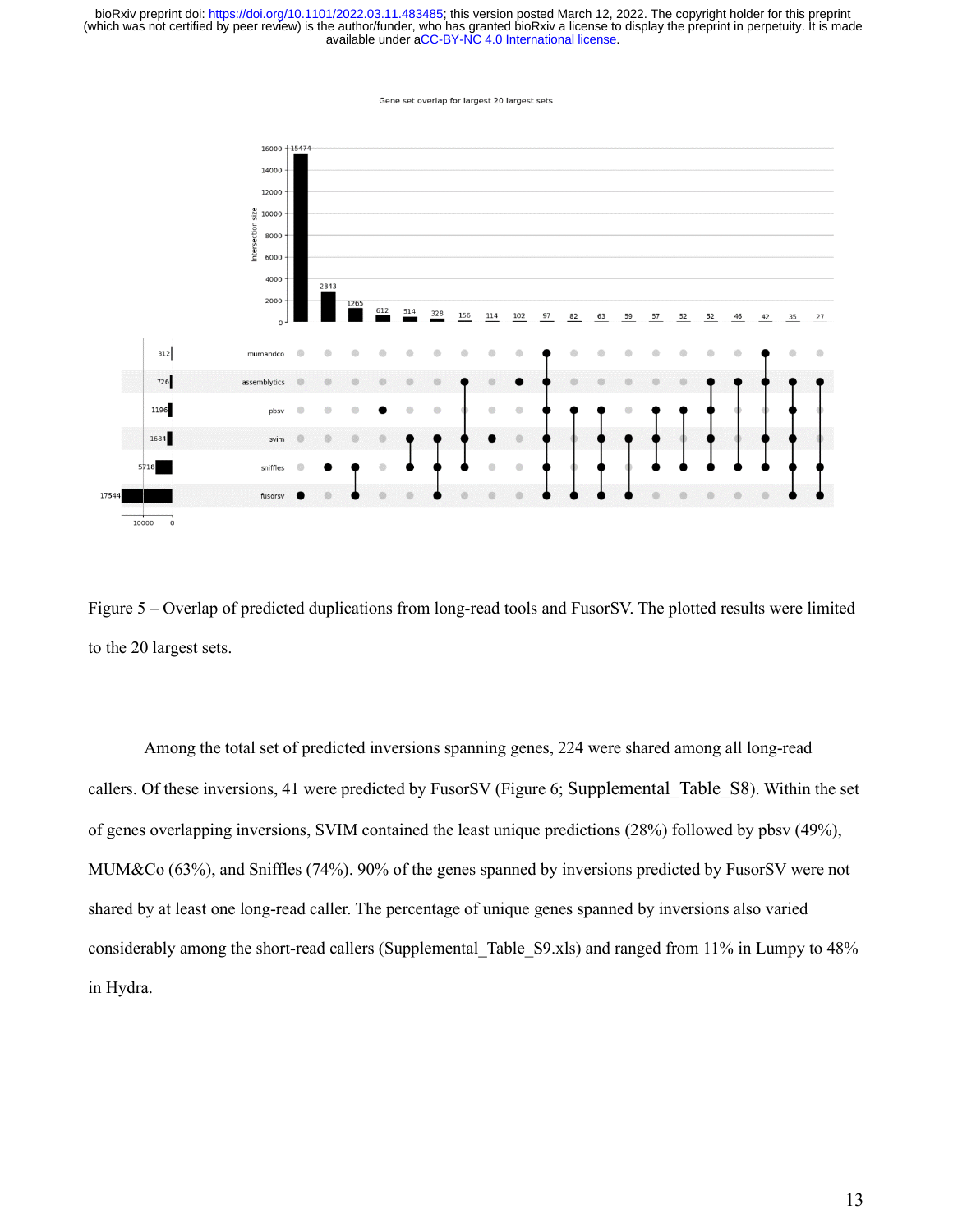

Gene set overlap for largest 20 largest sets

Figure 6 – Overlap of predicted inversions from long-read tools and FusorSV. The plotted results were limited to the 20 largest sets.

# **Discussion**

Structural variant (SV) prediction is challenging for researchers studying non-human genomes. Most SV prediction tools were designed for the human genome, and benchmarks on other species are lacking (Cameron et al. 2019; Kosugi et al. 2019; Zarate et al. 2021; Becker et al. 2018). Without an adequate guide for tool selection, the accuracy of predicted SVs has a high degree of uncertainty. Here, we used simulated and real data to benchmark six short-read structural variant callers included in the SVE (Becker et al. 2018), a pipeline developed to be used with FusorSV, an ensemble learning method that leverages the strengths of each individual caller.

The results for the simulated short-read data suggest that deletions and duplications may be predicted with high confidence using BreakDancer and DELLY, and accurate inversion predictions may be obtained using BreakDancer, DELLY, and Lumpy. The FusorSV performance typically reflected that of the best performing individual tools, but occasionally predicted large megabase spanning false positives. WGS from the 1000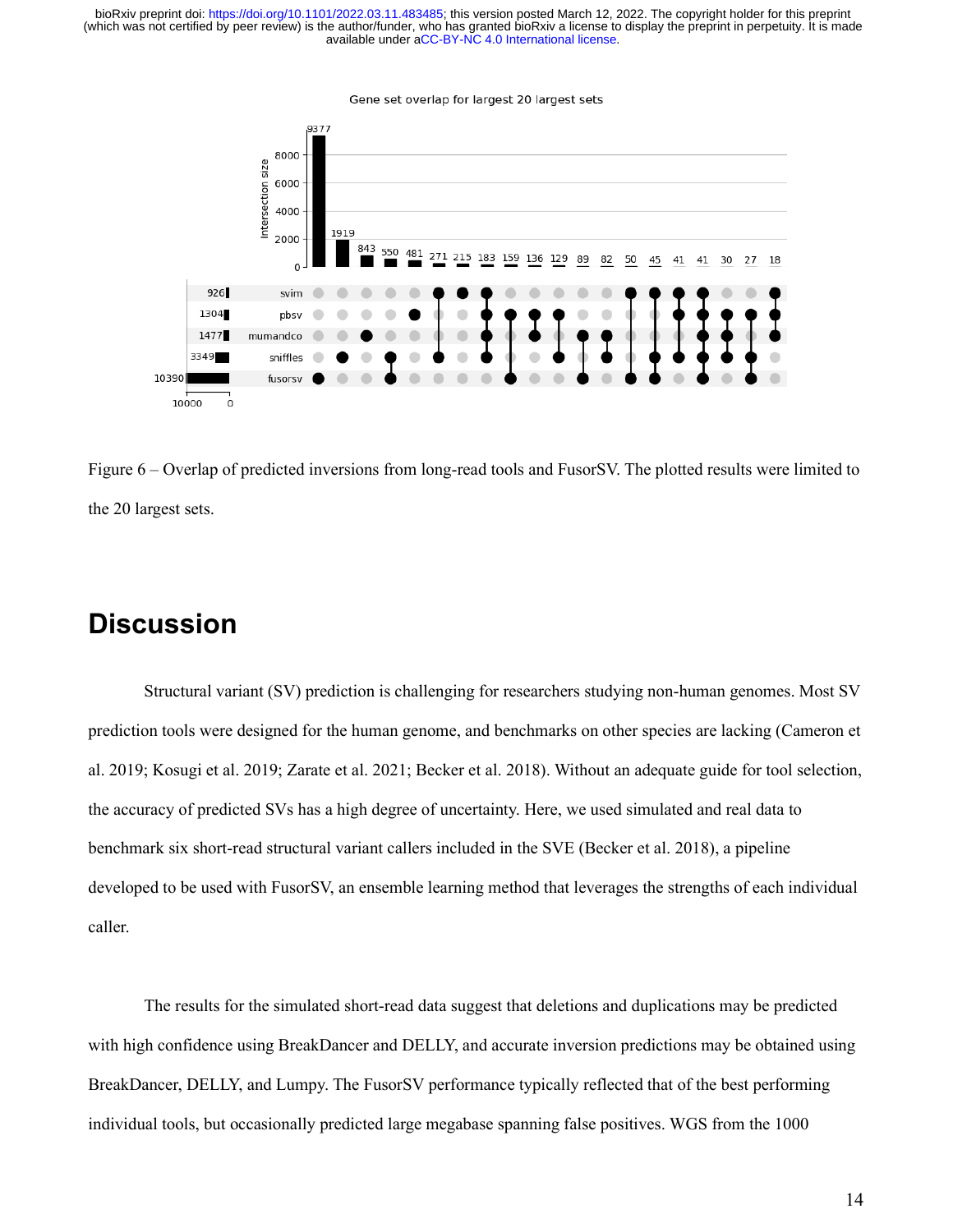Genomes Project (1000GP) (Sudmant et al. 2015) may be used to benchmark SV prediction using real data. These data provide a high-confidence human truth set, as SVs were validated using a combination of short- and long-read WGS data, Moleculo synthetic long-read sequencing, microarray SV detection, and targeted long-read sequencing. Our results are in discordance with the values reported in the literature for benchmarks generated using human data from the 1000 Genomes Project (1000GP) (Becker et al. 2018). For example, the accuracy of deletion calls from 1000GP data were considerably lower for BreakDancer (F1-score = 0.47), DELLY (F1-score  $= 0.54$ ), and FusorSV (F1-score  $= 0.62$ ). Our results for duplications and inversions were substantially better than those reported for BreakDancer (duplication F1-score = 0.00, inversion F1-score = 0.08) DELLY (duplication F1-score =  $0.01$ , inversion F1-score =  $0.09$ ), and FusorSV (duplication F1-score =  $0.19$ , inversion F1-score = 0.45) based on 1000GP data. Differences in genome properties, such as repeat content, could account in part for the improvements seen here, but the usage of simulated data was likely a major factor.

For the simulated PacBio data, the performance of each caller varied considerably by variant type and depth. For deletions, SVIM had the highest accuracy at 5X (F1-score = 0.848), 15X (F1-score = 0.945), 60X  $(F1-score = 0.956)$ , and  $142X$  depth  $(F1-score = 0.956)$ , while Sniffles had the highest accuracy at 30X depth  $(F1-score = 0.993)$ . For duplications, SVIM had the highest accuracy at 5X  $(F1-score = 0.452)$ , and Sniffles had the higher accuracy at  $15X$  (F1-score = 0.909),  $30X$  (F1-score = 0.983), and  $60X$  depth (F1-score = 0.935). Again, SVIM had the highest accuracy at  $142X$  depth (F1-score = 0.659). For inversion calls, a higher accuracy was obtained using pbsv at 5X (F1-score = 0.686),  $60X$  (F1-score = 0.745) and 142X depth (F1-score = 0.760). Sniffles had the highest accuracy at  $15X$  (F1-score = 0.978) and  $30X$  depth (F1-score = 0.923).

It should be noted that SVIM generates a VCF file containing all candidate SV calls, including calls of low confidence. Each prediction includes a quality score between 0 and 100 that provides a confidence estimate. The authors recommend using a threshold between 10-15 for higher depth datasets (*e.g*., >40X) or a threshold that generates the expected number of predictions. Therefore, for datasets with lower sequencing depth, the analyst may be limited to selecting an arbitrary cut-off when the expected number of SVs is unknown. The thresholds we used for 5X (minimum QUAL = 2),  $15X$  (minimum QUAL = 5), and  $30X$  depth (minimum QUAL = 10)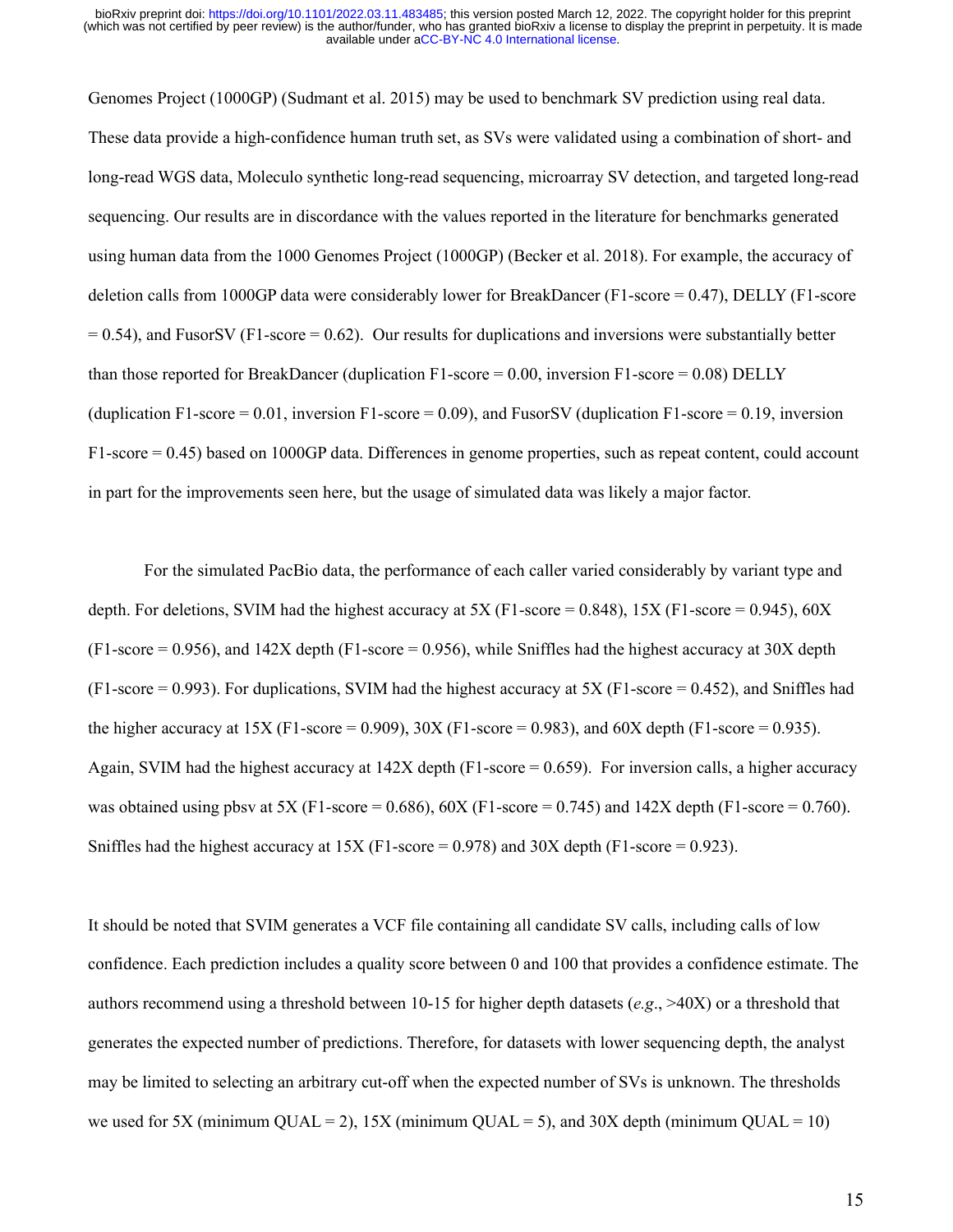were proportional to the decrease in depth compared to the high depth specified by the SVIM authors. The performance for these cut-offs were similar to the optimum cut-off values that were calculated posthoc(Supplemental Table S10.xls, Supplemental Table S11.xls, Supplemental Table S12.xls), with the exception of inversions predicted at 142X depth, where a higher threshold is recommended.

Deletion benchmarks were previously described pbsv and Sniffles using data from the Database of Genomic Variants (MacDonald et al. 2014) and NCBI dbVar (MacDonald et al. 2014) projects. The precision and recall were quantified for different numbers of reads supporting the deletions. Precision values up to 0.91 and 0.81 were reported for pbsv and Sniffles, respectively. Lower recall values were observed for pbsv (up to 0.45) and Sniffles (up to 0.26). By contrast, we observed lower precision but higher recall using simulated data.

Illumina and PacBio sequencing data from 14 natural *C. elegans* strains were analyzed to determine the concordance between predicted SVs among both short- and long-read callers. Low agreement was observed among all predictions generated using either Illumina or PacBio data. Furthermore, many SV calls unique to a single caller were observed for predictions made using either short or long-reads. It is therefore difficult to ascertain the accuracy of structural variants described in the literature, as the considerably different results may be generated using different tools. Nonetheless, the simulated data suggests that short-read tools, such as DELLY, BreakDancer, and Lumpy are likely to provide more accurate SV calling across a range of depths compared to the other short-read tools that were included in these benchmarks. If training data are available, FusorSV may also be used, but large megabase spanning inversions should be interpreted with caution, as several large false positives were predicted by this tool. For SV prediction from long-reads, the simulated data suggested that neither pbsv, Sniffles, nor SVIM may be used with high-confidence for the prediction of duplications or inversions using lower depth data (e.g., 5X). Fewer generalizations can be made for higher depths. SVIM had the best performance for the prediction of deletions at 15X depth, while the performance of Sniffles was superior at 30X. Sniffles performed the best for the prediction of duplications and inversions at 15X and 30X depth. At 60X depth, SVIM had the highest accuracy for deletions, but Sniffles and pbsv demonstrated superior performance for duplications and inversions, respectively. At 142X depth, the SVIM accuracy was considerably higher than pbsv and Sniffles for deletions and duplications, while the accuracy of pbsv was

16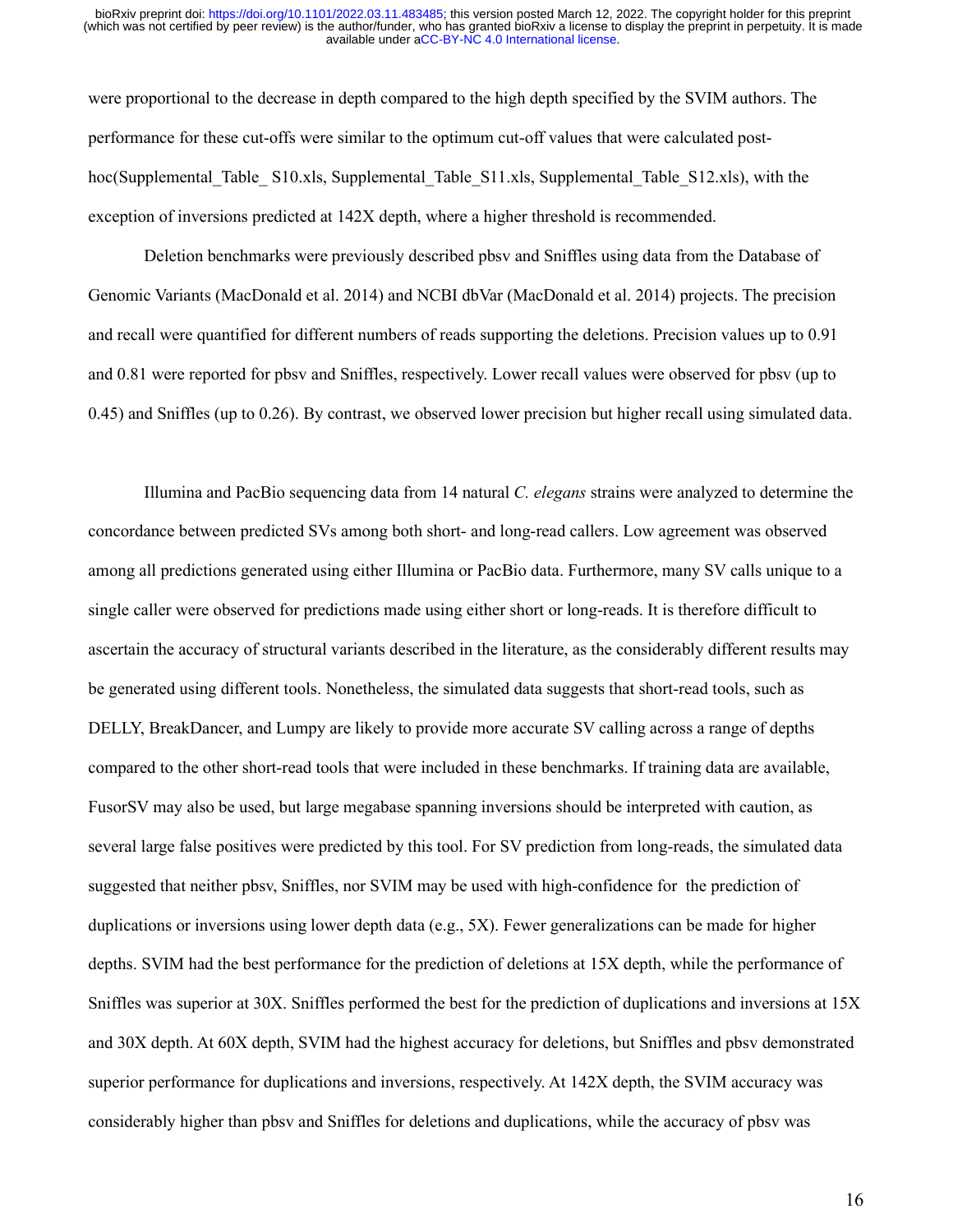considerably higher for inversions. If precision is less of a concern than recall, Sniffles may be the preferable choice for predicting duplications from long-read data.

The concordance between long-read callers is pertinent if long-read data is to be used to validate candidate SVs called using short-read data. Although few predicted SVs were common to all long-read callers, a large majority of the predicted deletions and duplications from SVIM were supported by at least one other caller. Therefore, SVIM might provide a more conservative option for validating deletions and duplications predicted from short-reads. Although inversions predicted by SVIM had the highest support among other callers, over one quarter of these calls were unique to SVIM. Therefore, long-read data may be less reliable for validating inversions predicted from short-reads.

To assess the agreement between short- and long-read approaches, the agreement between FusorSV and the long-read tools was measured. For each variant type, over three quarters of the FusorSV predictions were not shared by any of the long-read tools. Because higher accuracy has been reported for long-read tools in the literature, it is likely that FusorSV generate many false positives. Low agreement was observed for many of the SVs predicted by the individual tools used to train FusorSV despite higher accuracy observed in the simulated data. This may reflect a limitation in using simulated data to train FusorSV, as simulated data may bias the FusorSV models towards callers that perform poorly on real data.

### **CONCLUSIONS**

It is challenging to choose the appropriate tool for the prediction of structural variants from DNA sequencing data. Dozens of callers have been developed for calling structural variants using short-read data, but few independent benchmarks are available. Compounding this problem is the lack of benchmarks for non-human genomes. Here, multiple short-read and long-read callers were compared using both real and simulated *C. elegans* data. The results using simulated data showed that the performance of a given tool often varies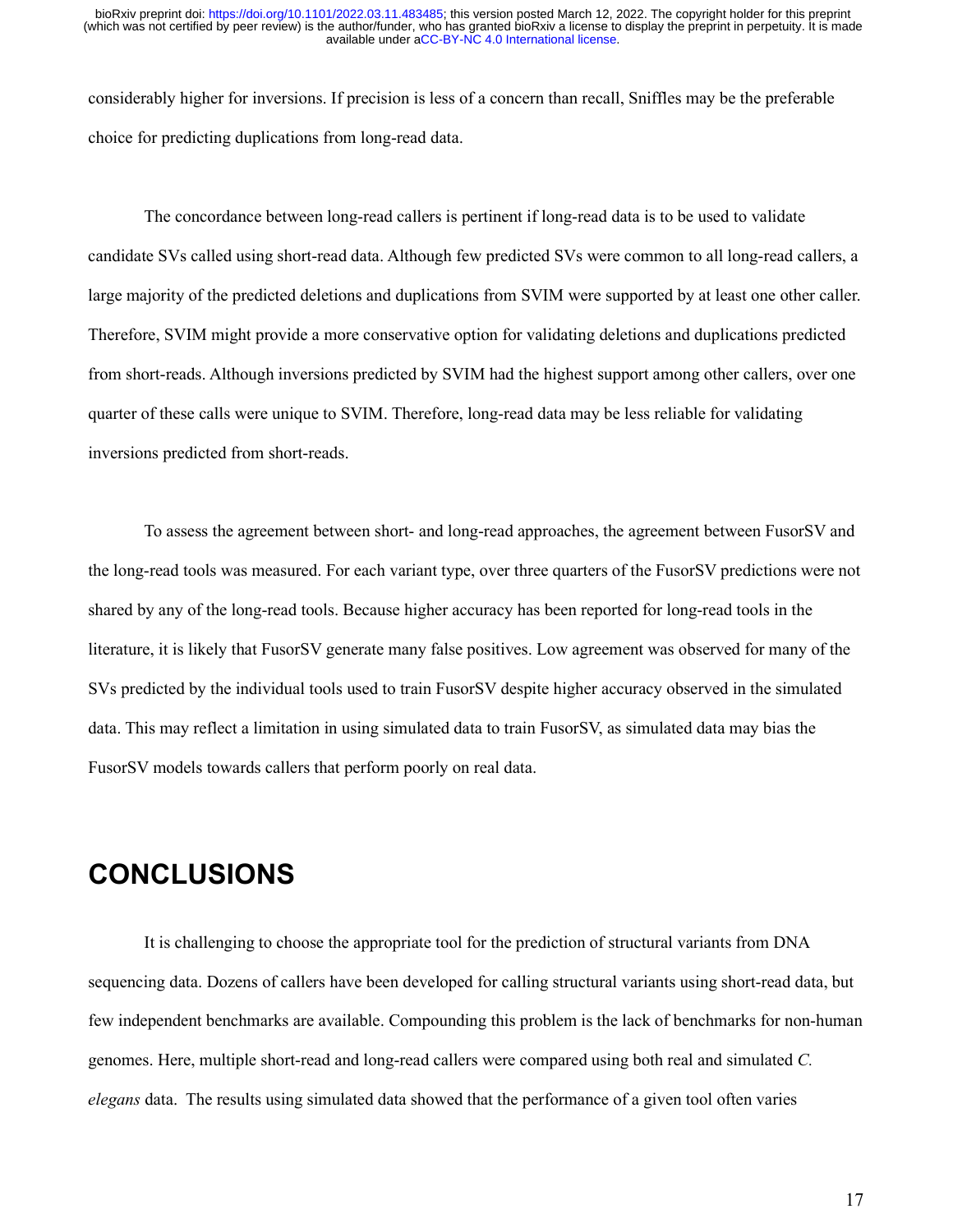considerably according to variant type and sequencing depth and that no single tool performed best for all situations. The predictions generated from real data showed low overlap among all callers and many predictions unique to individual tools.

Because variants predicted from short-reads depend highly on the tool used, the analyst may choose to validate these SVs using long-read data. However, the lack of a consensus among long-read callers suggests that using a long-read caller to generate a "truth-set" warrants caution. Nonetheless, most of the deletions and duplications predicted by SVIM and MUM&Co, respectively, were shared by at least one other caller. These tools may provide a more conservative approach for validating SV calls using long-reads. The availability of reference datasets for which the "ground truth" is known would provide valuable resources for improving our understanding of the best approaches for SV prediction in non-human organisms. Future benchmarking projects would benefit from publicly available data from strains with precise deletions of various lengths generated using CRISPR-Cas9 methods, as well as further lab strains with SVs validated manually using long-read technologies and PCR.

### **METHODS**

#### **STRUCTURAL VARIATION PREDICTION**

Structural Variation Engine (SVE) and FusorSV (v0.1.3-beta) (Becker et al. 2018) were used to predict structural variants (deletions, duplications, and insertions) from real and simulated short-read sequencing data. SVE is an SV calling pipeline that produces VCF files compatible with FusorSV. FusorSV uses an ensemble learning approach to call structural variants using a fusion model trained using individual callers. The six structural variant callers included in SVE that support non-human genomes were evaluated here: BreakDancer (Fan et al. 2014), cnMOPS (Klambauer et al. 2012), CNVnator (Abyzov et al. 2011), DELLY (Rausch et al. 2012), Hydra (Lindberg et al. 2015), and Lumpy (Layer et al. 2014). The default SVE and FusorSV parameter settings were used.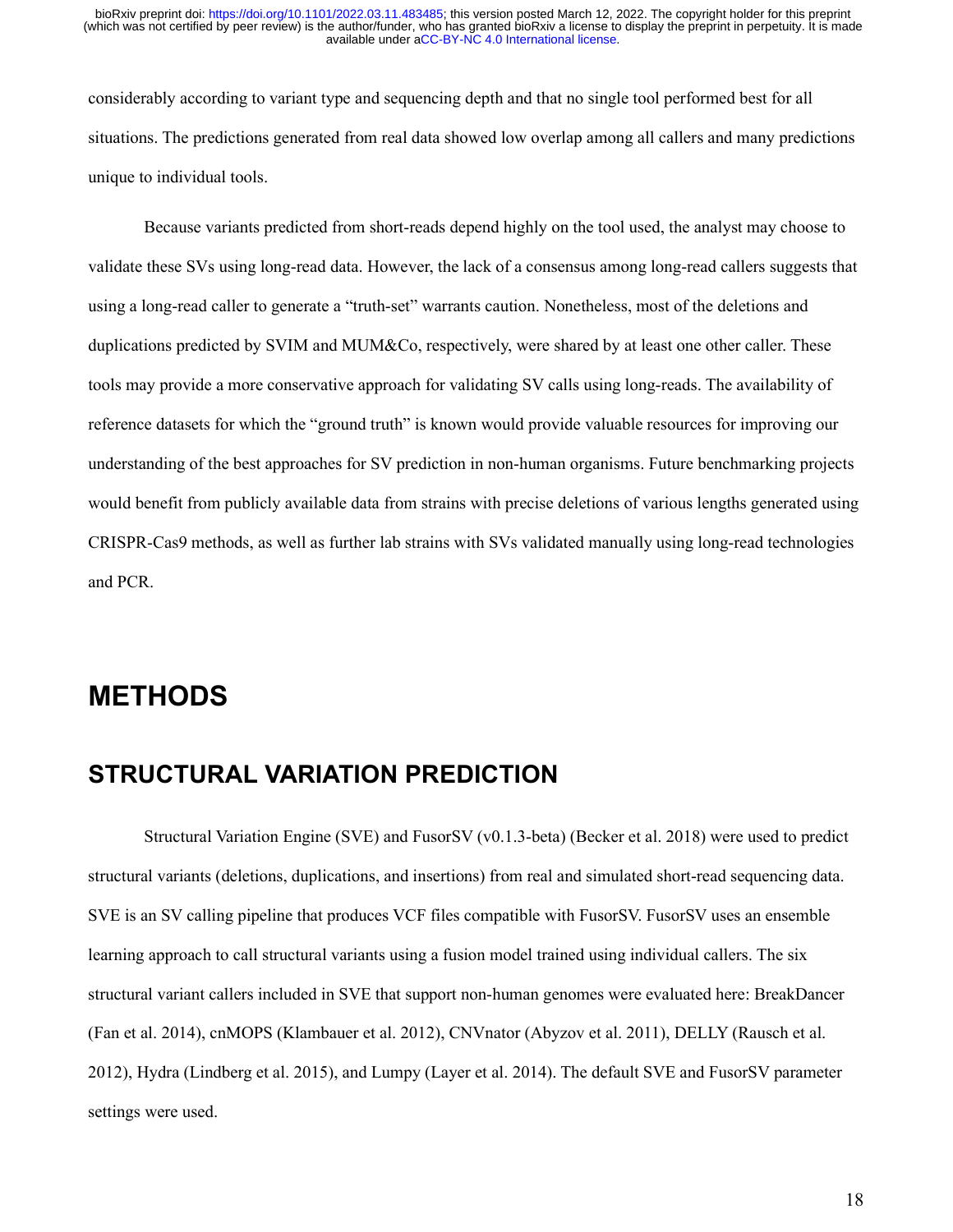Five tools were used to predict structural variants (deletions, duplications, and insertions) from real and simulated long-read sequencing data: Assemblytics (Nattestad and Schatz 2016) (v1.2.1), MUM&Co (Nattestad and Schatz 2016) (v2.4.2), pbsv (Pacific Biosciences) (v2.6.2), Sniffles (Sedlazeck et al. 2018) (v1.0.12a), and SVIM (Heller and Vingron 2019) ( $v2.0.0$ ). For each tool, the recommended long-read aligner and default parameter settings were used. The genome assemblies and alignments required for Assemblytics and MUM&Co were created in Canu (Koren et al. 2017) (v2.2) and MUMMER (Marçais et al. 2018) (4.0.0rc1) respectively. The alignments used with pbsv were created using pbmm2 (v.1.7.0). The alignments used by Sniffles and SVIM were created using ngmlr (Sedlazeck et al. 2018) (v.0.2.7). Low confidence predictions below the SVIM quality score threshold were discarded using a different cut-off for each sequencing depth  $(5X = 2; 15X = 5; 30X = 10;$  $60X = 15$ ,  $142X = 15$ ).

Custom Python (v3.7) and Bash scripts were used to select the final set of SV predictions to benchmark based on the following criteria: minimum size  $\ge$  = 100 bp, and vcf file FILTER flag = "PASS".

#### **SIMULATED DATA**

Svsim (v. 0.1.1) was used to create mock *C. elegans* genomes containing simulated structural variants (deletions, duplications, and inversions) based on the WormBase (Harris et al. 2004) (WBcel235; https://parasite.wormbase.org/Caenorhabditis\_elegans\_prjna13758/Info/Index/) reference assembly for the N2 strain. Because FusorSV uses the SV type and size as discriminating features to train the fusion model, training datasets with variable numbers of simulated deletions, duplications, and inversions were created ranging from 200 bp to 280 Kbp. 43 mock genomes were created for the small training dataset and included a total of 10 structural variants of each type per size bin used by FusorSV. The medium training dataset included 86 mock genomes with a total of 20 variants of each type per size bin, and the large training dataset included 129 mock genomes with 30 variants of each type per size bin. A testing dataset was created that included 129 mock genomes with 30 variants of each type per size bin.

Short-read DNA sequencing of the mock genomes was simulated with the randomreads.sh script included with BBTools (38.79). Paired-end reads of 100bp were simulated at 5X, 15X, 30X, and 60X depths of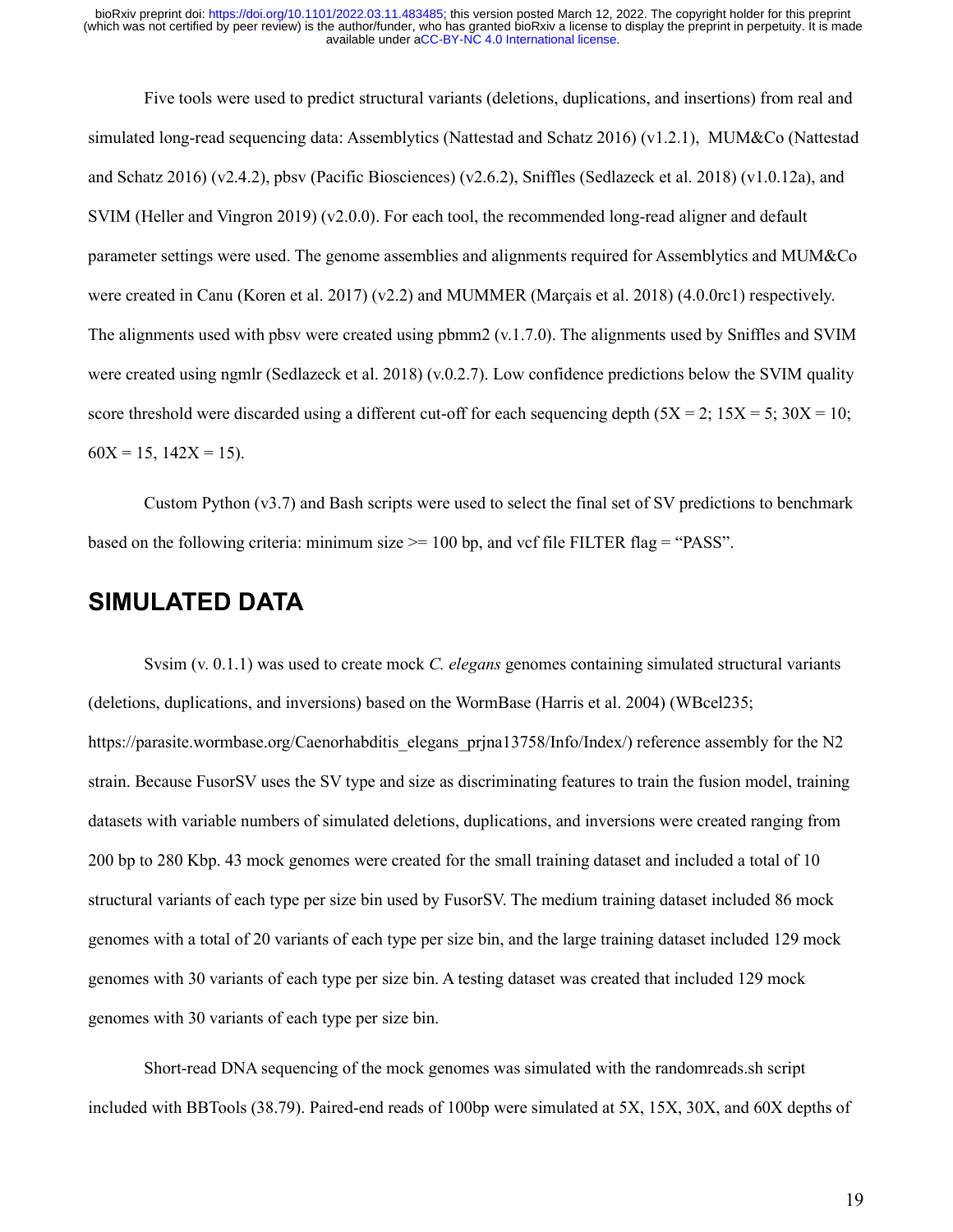coverage using the Illumina error model with default settings. SimLoRD (v.1.0.4) was used to simulate PacBio sequencing data for the mock genomes. The SimLoRD PacBio sequencing runs were simulated at a depth of 5X, 15X, 30X, 60X, and 142X (the median depth of real PacBio data used to predict SVs using long-read tools). The SVIM quality score cut-off was 1 for 5X, 5 for 15X and 30X, 10 for 60X, and 15 for 142X.

### **REAL DATA**

Data from the *Caenorhabditis elegans* Natural Diversity Resource (CeNDR) (Cook et al. 2017) were used to predict SVs in 14 *C. elegans* isolates collected from the wild. SV prediction using the SVE/FusorSV pipeline was performed using the BAM files provided for the 20200815 CeNDR release. SimuSCoP (v1.0) was used to generate the simulated DNA-sequencing data that trained the FusorSV model. DNA sequencing of the *C. elegans* N2 reference strain were used to create the sequencing profiles used by SimuSCoP (SRA run = SRR3452263, SRA run = SRR1013928, SRA run = SRR9719854). For each strain, FusorSV models trained on simulated data of similar sequencing depth and read length were used to predict variants.

BC4586, a *C. elegans* strain containing validated structural variants, was used to evaluate the ability of the SVE/FusorSV pipeline in the prediction of experimentally validated structural variants. Simulated SimuSCoP DNA sequencing data was generated using an N2 profile (SRA run = SRR14489487) and used to train the FusorSV model. SVs for BC4586 (SRA run = SRR14489485) were predicted using the SVE/FusorSV pipeline and used to identify the presence of a deletion on chromosome IV (coordinates = 9853675-9857585), a tandem duplication on chromosome IV (coordinates = 9857585-9862397), and an inversion on chromosome IV  $(coordinates = 9853123 - 9853675).$ 

#### **STRUCTURAL VARIATION BENCHMARKING**

Variant calling resulted in multiple overlapping structural variants of the same type, which can lead to inflated performance metrics, as each prediction may be counted as a true positive when compared to the truth dataset. For overlapping SV predictions of the same type and caller, a single call was selected using the criteria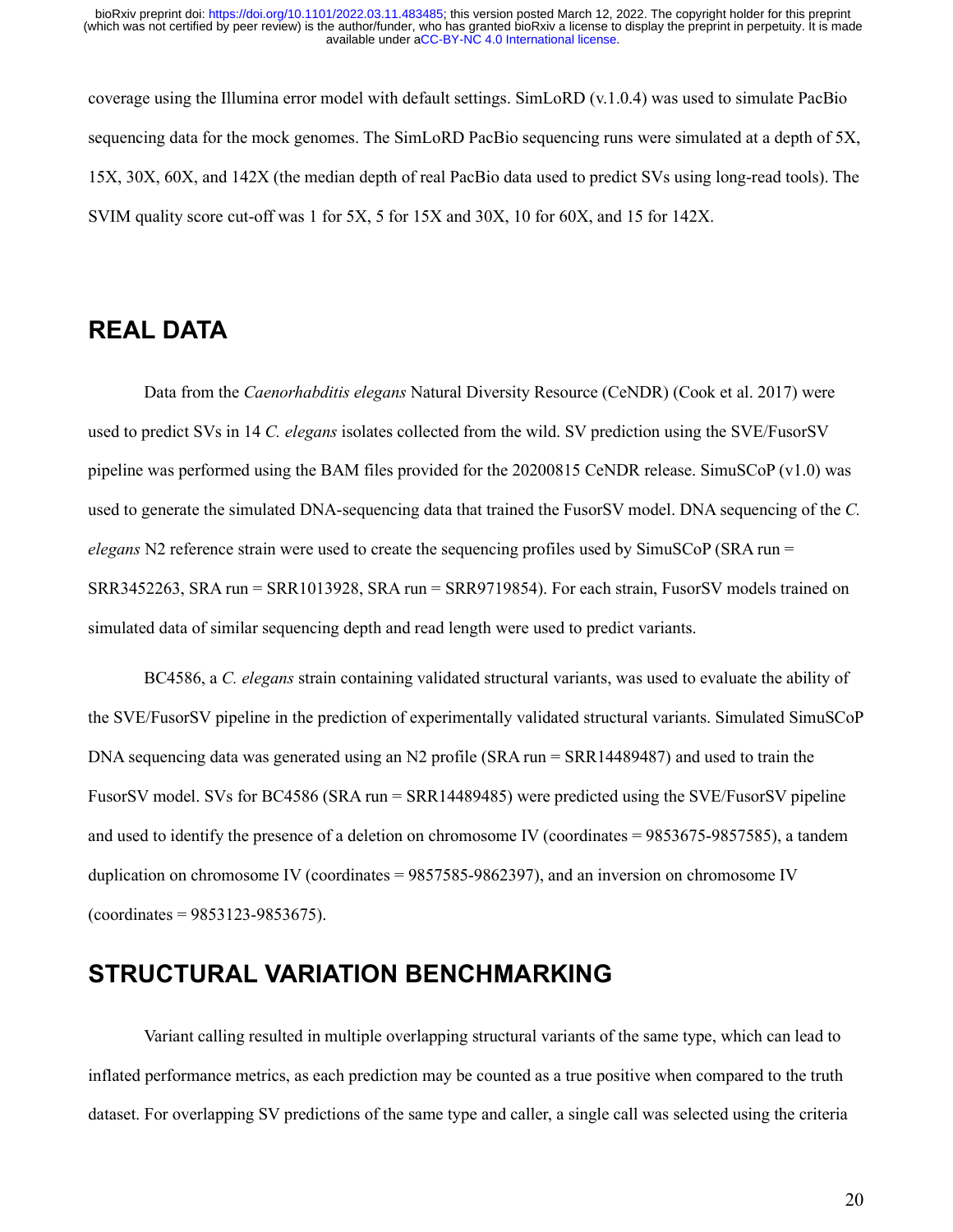described in Supplemental\_Table\_S13.xls. When no discriminating information was available among overlapping calls, the final SV was selected randomly.

#### BENCHMARKING USING SIMULATED DATA

For simulated data, each predicted variant was classified as being either a true positive (TP) or false positive (FP) using the Bedtools intersect command. Predictions that overlapped (minimum reciprocal overlap = 0.5) with at least one simulated variant in the mock genome were classified as true positives (TP), and those calls that did not were classified as false positives (FP). Simulated variants that were not predicted were classified as false negatives (FN). These classifications were used to calculate the following performance metrics:

Precision is the ratio of true positives (TP) to the total predicted variants, and was calculated as follows:

 $Precision = TP / TP + FP$ 

Recall is the ration of true positives to the total number of simulated variants, and was calculated as follows:

 $Recall = TP / TP + FN$ 

The F<sub>1</sub> score provides a measure of the prediction accuracy by taking the weighted average of the precision and recall. The F1 score was calculated as follows:

 $F_1 = 2$  \* precision \* recall/ (precision + recall)

Because the precision, recall, and F1 scores were calculated using binary classifications, they may lead to misleading benchmarks. For example, true positives are not penalized for predicting breakpoints outside of the region of the structural variant. Similarly, true positives are not penalized for predicting breakpoints within the true breakpoints of the structural variant. Therefore, the Jaccard index was calculated to measure the amount of overlap between the predicted variants and simulated variants.

The Jaccard index was calculated using the ratio of the number of base pairs in the intersection and union of the predicted and simulated variants:

Jaccard = prediction variants ∩ simulated variants / prediction variants ∪ simulated variants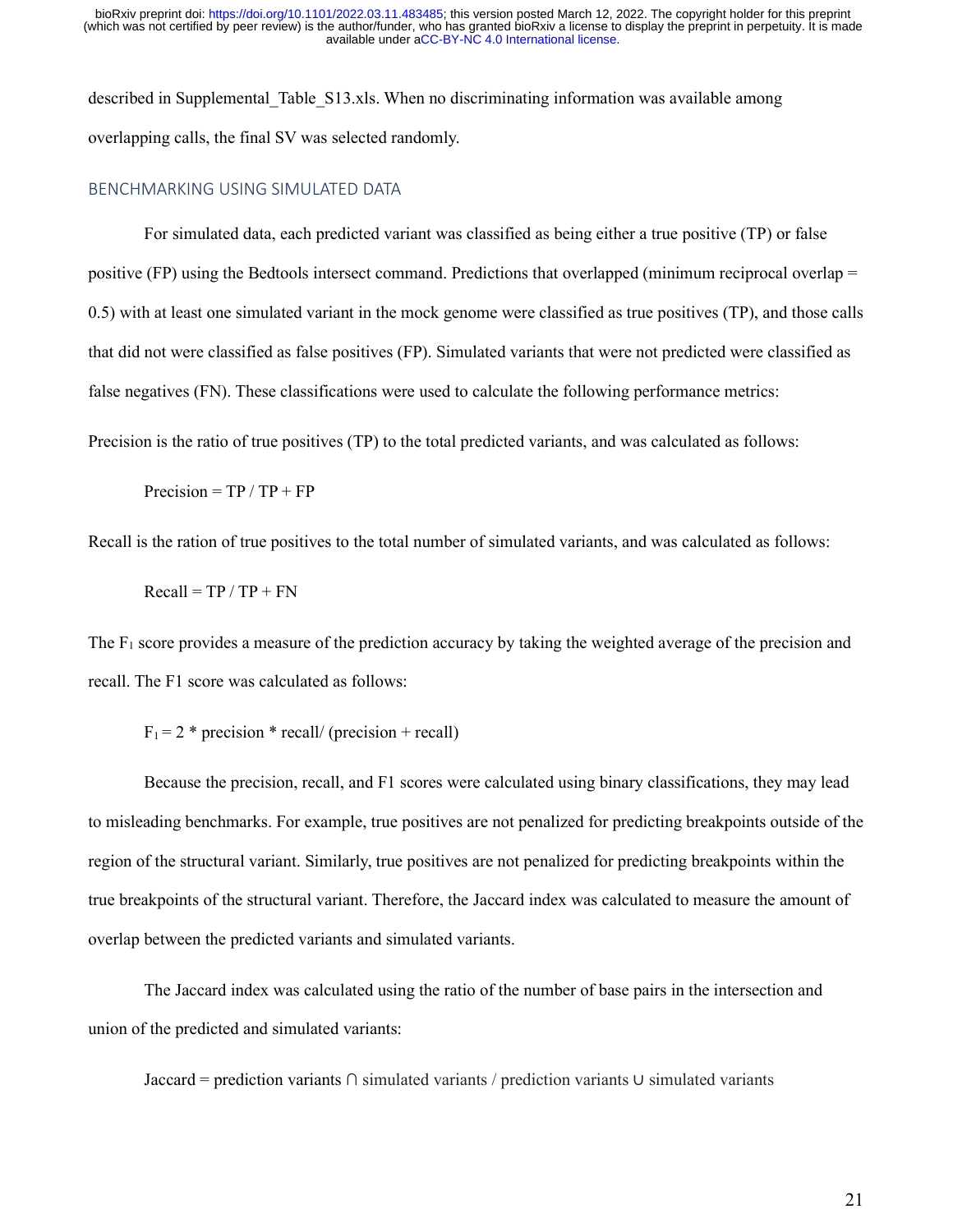# **BENCHMARKING USING REAL DATA**

The agreement between different short-read and long-read SV calling approaches were assessed for the CeNDR data due to the lack of a truth set for these strains. *C. elegans* genome annotations obtained from WormBase (Harris et al. 2004) (release = WBPS14) were used to identify which genes were spanned by SVs. SVs larger than 50 Kbp were excluded due to this being the maximum size considered to be reliable in Assemblytics.

# **DATA ACCESS**

Custom Python (v3.7) and Bash scripts are available at https://github.com/kyleLesack/sv\_calling\_benchmarking.

# **COMPETING INTEREST STATEMENT**

The authors declare no competing interests.

# **ACKNOWLEDGEMENTS**

This work was supported by Results Driven Agricultural Research (RDAR #2016F013R) to JDW, the Natural Sciences and Engineering Research Council of Canada (NSERC) through Discovery Grants (#06239-2015 and 04589-2020) to JDW, and an NSERC Collaborative Research and Training Experience Program (CREATE) program in Host-Parasite Interactions (#413888-2012) to JDW and others. ECA was supported by a National Science Foundation CAREER award.

# **REFERENCES**

Abyzov A, Urban AE, Snyder M, Gerstein M. 2011. CNVnator: An approach to discover, genotype, and characterize typical and atypical CNVs from family and population genome sequencing. *Genome Res* **21**: 974–984.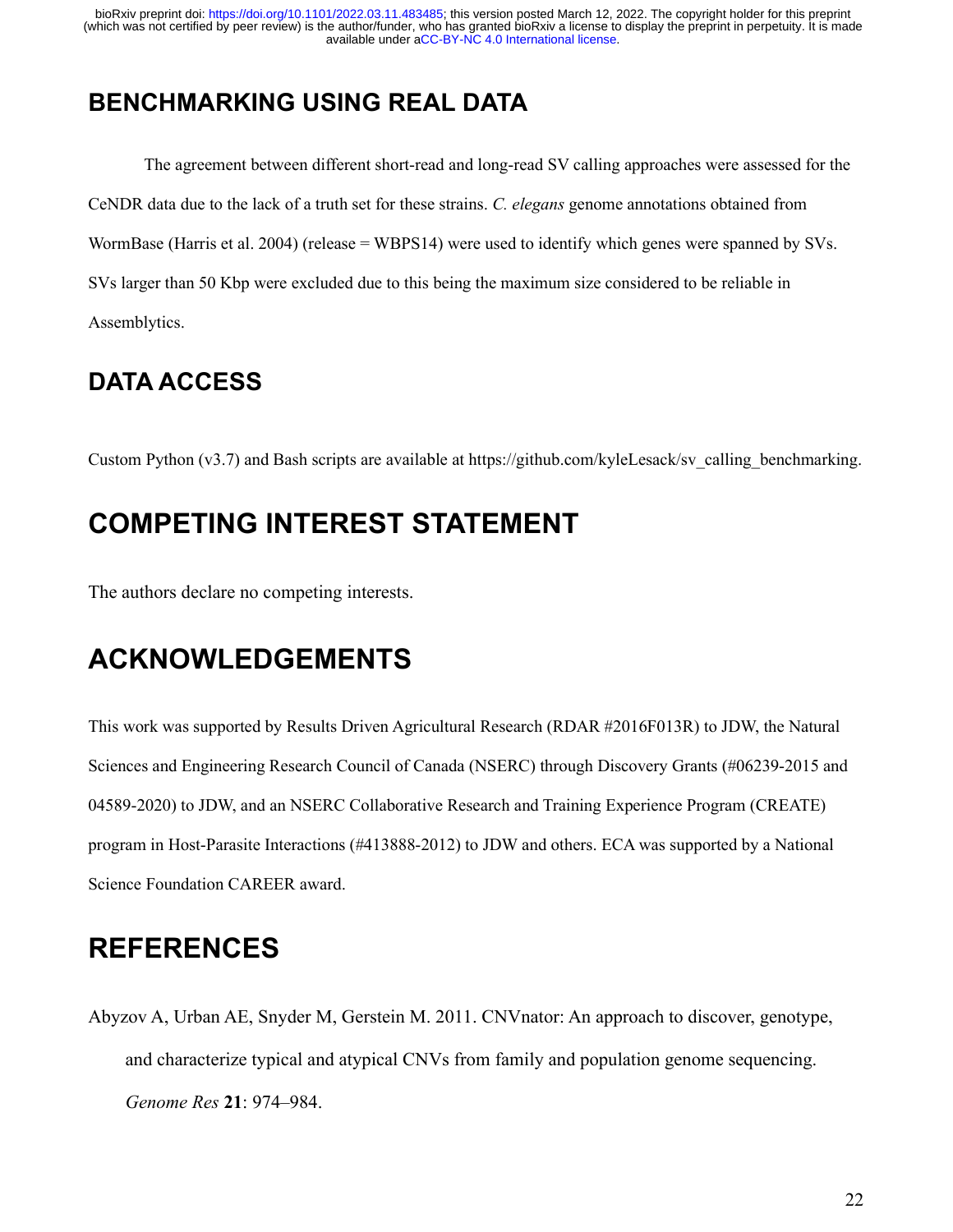- Becker T, Lee WP, Leone J, Zhu Q, Zhang C, Liu S, Sargent J, Shanker K, Mil-homens A, Cerveira E, et al. 2018. FusorSV: An algorithm for optimally combining data from multiple structural variation detection methods. *Genome Biol* **19**: 1–14.
- Blaxter ML. 2022. Sequence locally, think globally: The Darwin Tree of Life Project. *Proc Natl Acad Sci U S A* **119**: 1–7.

Cameron DL, Di Stefano L, Papenfuss AT. 2019. Comprehensive evaluation and characterisation of short read general-purpose structural variant calling software. *Nat Commun* **10**: 1–11. http://dx.doi.org/10.1038/s41467-019-11146-4.

- Cook DE, Zdraljevic S, Roberts JP, Andersen EC. 2017. CeNDR, the Caenorhabditis elegans natural diversity resource. *Nucleic Acids Res* **45**: D650–D657.
- Dos Santos HG, Nunez-Castilla J, Siltberg-Liberles J. 2016. Functional diversification after gene duplication: Paralog specific regions of structural disorder and phosphorylation in p53, p63, and p73. *PLoS One* **11**: 1–27.
- Fan X, Abbott TE, Larson D, Chen K. 2014. BreakDancer: Identification of genomic structural variation from paired-end read mapping. *Curr Protoc Bioinforma* 1–11.
- Faria R, Johannesson K, Butlin RK, Westram AM. 2019. Evolving Inversions. *Trends Ecol Evol* **34**: 239–248. https://doi.org/10.1016/j.tree.2018.12.005.
- Harris TW, Chen N, Cunningham F, Tello-Ruiz M, Antoshechkin I, Bastiani C, Bieri T, Blasiar D, Bradnam K, Chan J, et al. 2004. WormBase: A multi-species resource for nematode biology and genomics. *Nucleic Acids Res* **32**: 411–417.
- Heller D, Vingron M. 2019. SVIM: Structural variant identification using mapped long reads. *Bioinformatics* **35**: 2907–2915.
- Ho SS, Urban AE, Mills RE. 2020. Structural variation in the sequencing era. *Nat Rev Genet* **21**: 171– 189. http://dx.doi.org/10.1038/s41576-019-0180-9.

Hurles ME, Dermitzakis ET, Tyler-Smith C. 2008. The functional impact of structural variation in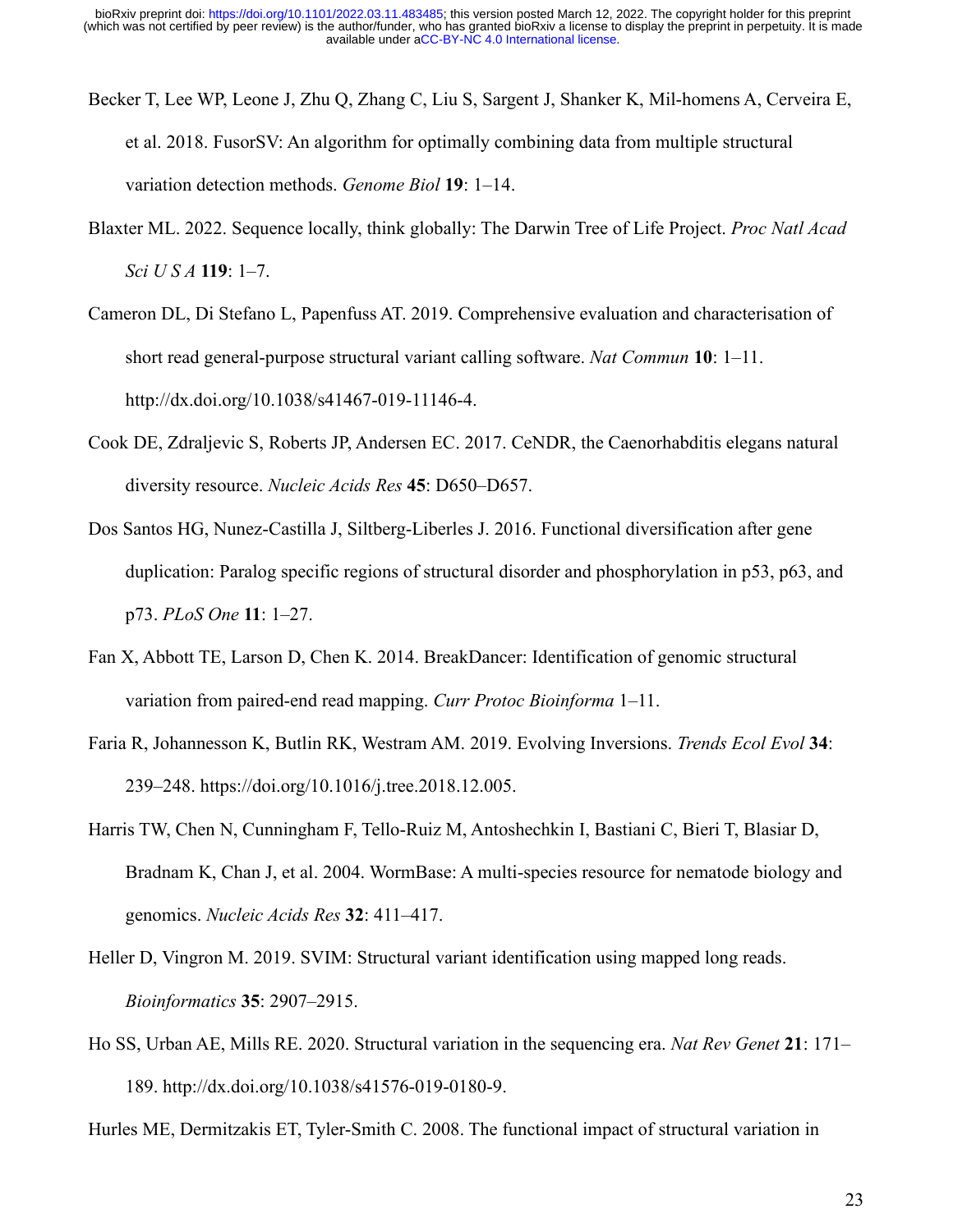humans. *Trends Genet* **24**: 238–245.

- Kaessmann H. 2010. Origins, evolution, and phenotypic impact of new genes. *Genome Res* **20**: 1313– 1326.
- Klambauer G, Schwarzbauer K, Mayr A, Clevert DA, Mitterecker A, Bodenhofer U, Hochreiter S. 2012. Cn.MOPS: Mixture of Poissons for discovering copy number variations in next-generation sequencing data with a low false discovery rate. *Nucleic Acids Res* **40**: 1–14.
- Koren S, Walenz BP, Berlin K, Miller JR, Bergman NH, Phillippy AM. 2017. Canu: Scalable and accurate long-read assembly via adaptive κ-mer weighting and repeat separation. *Genome Res* **27**: 722–736.
- Kosugi S, Momozawa Y, Liu X, Terao C, Kubo M, Kamatani Y. 2019. Comprehensive evaluation of structural variation detection algorithms for whole genome sequencing. *Genome Biol* **20**: 8–11.
- Layer RM, Chiang C, Quinlan AR, Hall IM. 2014. LUMPY: A probabilistic framework for structural variant discovery. *Genome Biol* **15**: 1–19.
- Lewin HA, Robinson GE, Kress WJ, Baker WJ, Coddington J, Crandall KA, Durbin R, Edwards S V., Forest F, Gilbert MTP, et al. 2018. Earth BioGenome Project: Sequencing life for the future of life. *Proc Natl Acad Sci U S A* **115**: 4325–4333.
- Lindberg MR, Hall IM, Quinlan AR. 2015. Population-based structural variation discovery with Hydra-Multi. *Bioinformatics* **31**: 1286–1289.
- Liu SJ, Yao L, Ding DL, Zhu HZ. 2010. CCL3L1 copy number variation and susceptibility to HIV-1 infection: A meta-analysis. *PLoS One* **5**: 1–7.
- MacDonald JR, Ziman R, Yuen RKC, Feuk L, Scherer SW. 2014. The Database of Genomic Variants: A curated collection of structural variation in the human genome. *Nucleic Acids Res* **42**: 986–992.
- Manolio TA, Collins FS, Cox NJ, Goldstein DB, Hindorff LA, Hunter DJ, McCarthy MI, Ramos EM, Cardon LR, Chakravarti A, et al. 2009. Finding the missing heritability of complex diseases. *Nature* **461**: 747–753.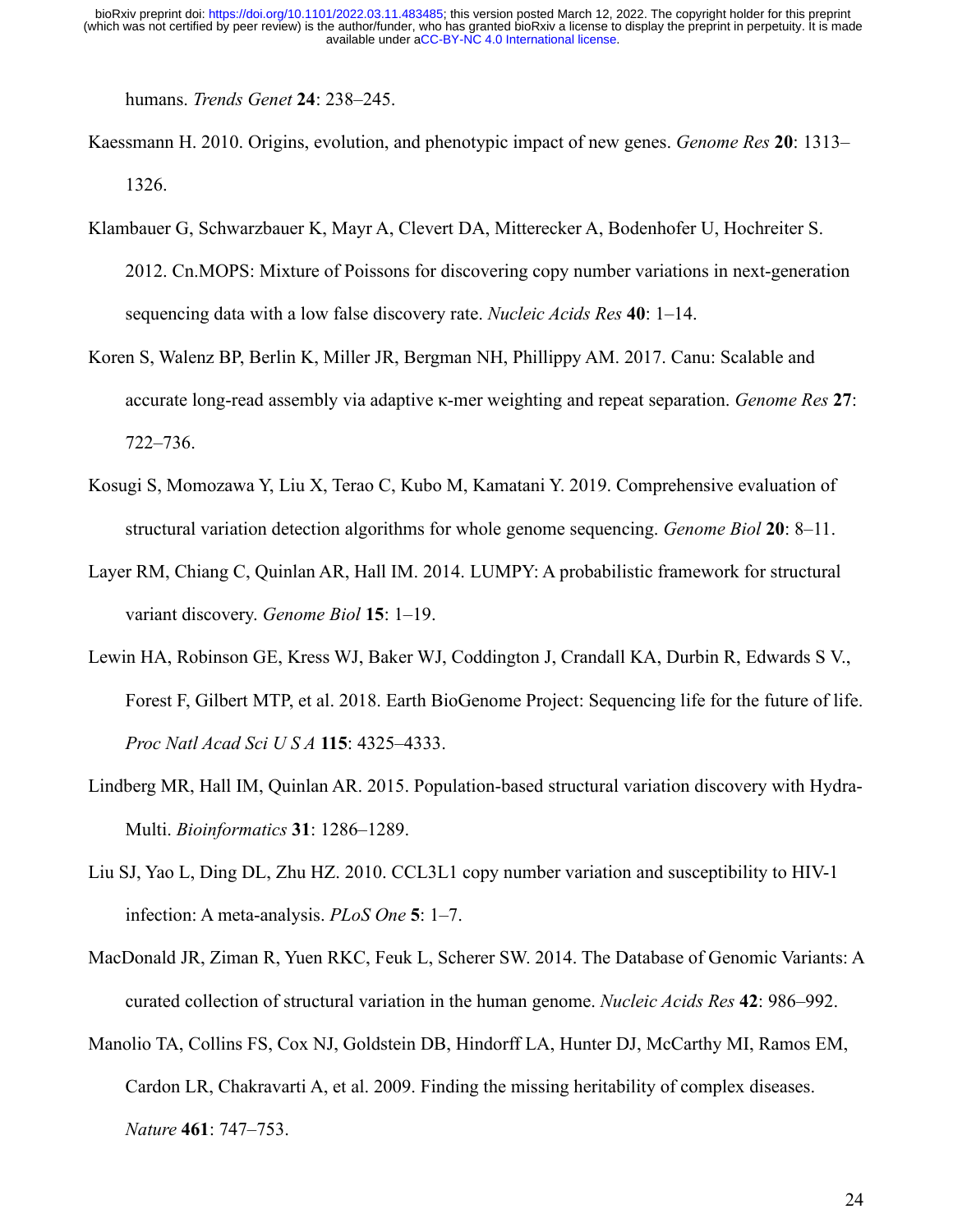- Marçais G, Delcher AL, Phillippy AM, Coston R, Salzberg SL, Zimin A. 2018. MUMmer4: A fast and versatile genome alignment system. *PLoS Comput Biol* **14**: 1–14.
- Maroilley T, Li X, Oldach M, Jean F, Stasiuk SJ, Tarailo-Graovac M. 2021. Deciphering complex genome rearrangements in C. elegans using short-read whole genome sequencing. *Sci Rep* **11**: 1– 11. https://doi.org/10.1038/s41598-021-97764-9.
- Marques AC, Vinckenbosch N, Brawand D, Kaessmann H. 2008. Functional diversification of duplicate genes through subcellular adaptation of encoded proteins. *Genome Biol* **9**: 1–12.
- Marshall CR, Howrigan DP, Merico D, Thiruvahindrapuram B, Wu W, Greer DS, Antaki D, Shetty A, Holmans PA, Pinto D, et al. 2017. Contribution of copy number variants to schizophrenia from a genome-wide study of 41,321 subjects. *Nat Genet* **49**: 27–35.
- Mérot C, Oomen RA, Tigano A, Wellenreuther M. 2020. A Roadmap for Understanding the Evolutionary Significance of Structural Genomic Variation. *Trends Ecol Evol* **35**: 561–572. https://doi.org/10.1016/j.tree.2020.03.002.
- Nattestad M, Schatz MC. 2016. Assemblytics: A web analytics tool for the detection of variants from an assembly. *Bioinformatics* **32**: 3021–3023.

Pacific Biosciences. PacBio structural variant (SV) calling and analysis tools. https://github.com/PacificBiosciences/pbsv.

- Rausch T, Zichner T, Schlattl A, Stütz AM, Benes V, Korbel JO. 2012. DELLY: Structural variant discovery by integrated paired-end and split-read analysis. *Bioinformatics* **28**: 333–339.
- Santos M, Niemi M, Hiratsuka M, Kumondai M, Ingelman-Sundberg M, Lauschke VM, Rodríguez-Antona C. 2018. Novel copy-number variations in pharmacogenes contribute to interindividual differences in drug pharmacokinetics. *Genet Med* **20**: 622–629. http://dx.doi.org/10.1038/gim.2017.156.
- Sedlazeck FJ, Rescheneder P, Smolka M, Fang H, Nattestad M, Von Haeseler A, Schatz MC. 2018. Accurate detection of complex structural variations using single-molecule sequencing. *Nat*